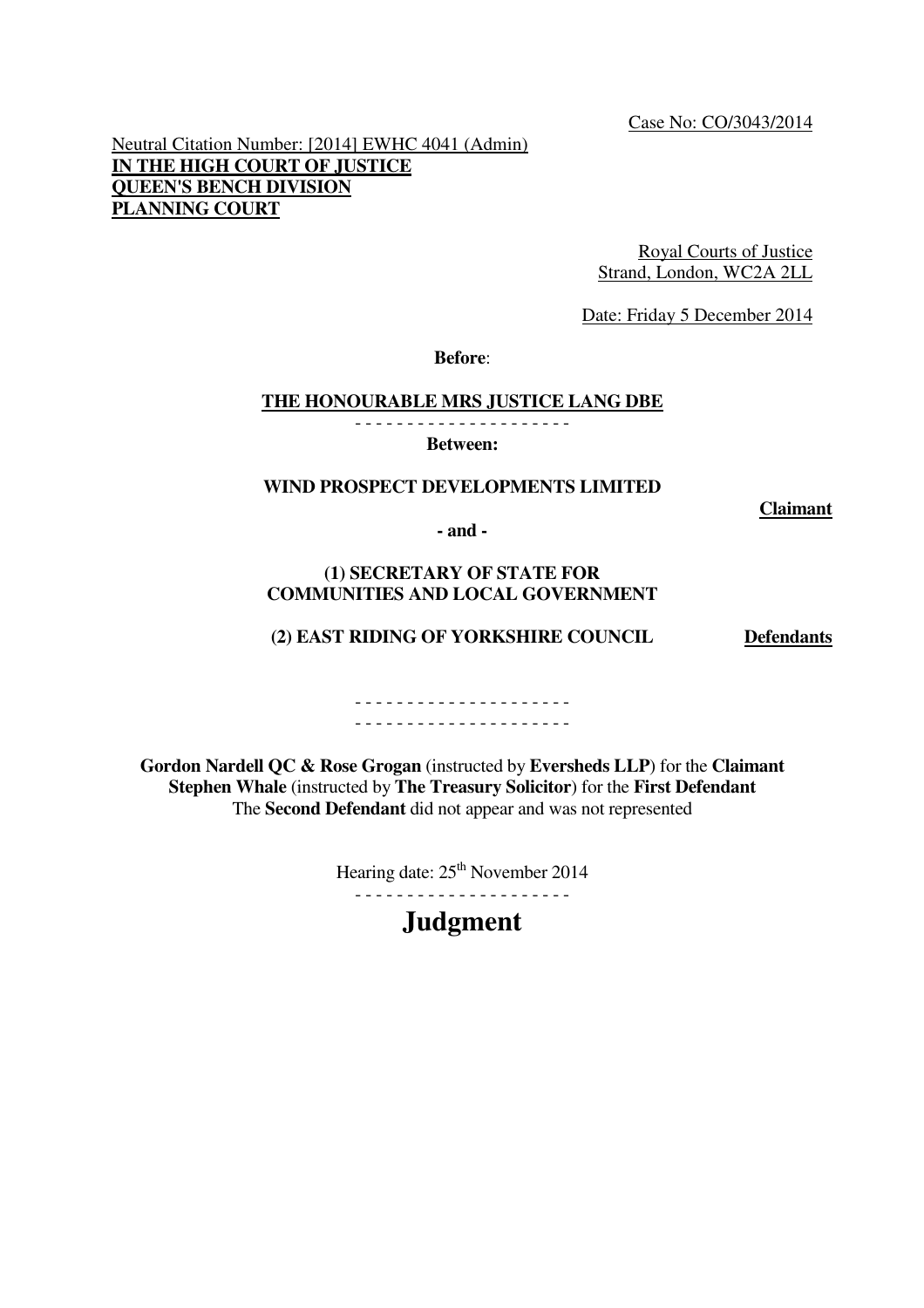# **Mrs Justice Lang:**

# **Introduction**

- 1. The Claimant applies under section 288 of the Town and Country Planning Act 1990 ("TCPA 1990") to quash a decision of the First Defendant ("the Secretary of State"), dated  $21<sup>st</sup>$  May 2014, to dismiss an appeal by the Claimant against refusal by the Second Defendant ("the Council") of planning permission for a wind farm at Thornholme Field, between Driffield and Bridlington, East Yorkshire ("the site").
- 2. The Council refused planning permission for the erection of 6 wind turbines at the site on  $19<sup>th</sup>$  December 2012, for the following reasons:
	- i) The turbines would cause unacceptable interference to the radar at a nearby RAF station.
	- ii) The proposal did not accord with the Development Plan or the NPPF.
	- iii) The site is located in the Yorkshire Wolds, designated as an Area of Landscape Protection in the Local Plan. The East Riding of Yorkshire Landscape Character Assessment (Landscape Character Type 13D) assessed the landscape as high quality with a high sensitivity to wind farm development.
	- iv) The height, number and location of the turbines would introduce uncharacteristic vertical structures into a relatively unspoilt part of the Wolds. They would be visually dominant, detrimental to the landscape quality, visual amenity and rural character of the area.
	- v) Visual perception on the part of walkers, motorists and visitors to Burton Agnes Hall would be affected.
	- vi) The impact on the setting of the nationally significant heritage assets at nearby Burton Agnes Hall (Grade 1 listed) would be harmful, introducing turbines within important views.
	- vii) Benefits relating to the provision of renewable energy would not outweigh these adverse landscape and visual effects.
- 3. The Claimant appealed, and on  $12<sup>th</sup>$  March 2013, the Secretary of State decided to determine the appeal himself, pursuant to section 79 and paragraph 3 of Schedule 6 to the TCPA 1990.
- 4. An Inspector (Mr P. Griffiths) was appointed to prepare a report and recommendation for the Secretary of State. He held an inquiry, at which he heard evidence for and against the proposal, and he conducted a series of site visits. By the time of the inquiry the Ministry of Defence had withdrawn its radar objection, accepting that its concerns could be met by conditions, so the Council did not seek to maintain that reason for refusal.
- 5. The Inspector reported on  $21<sup>st</sup>$  November 2013, recommending that the appeal should be allowed and planning permission granted, subject to conditions. He concluded: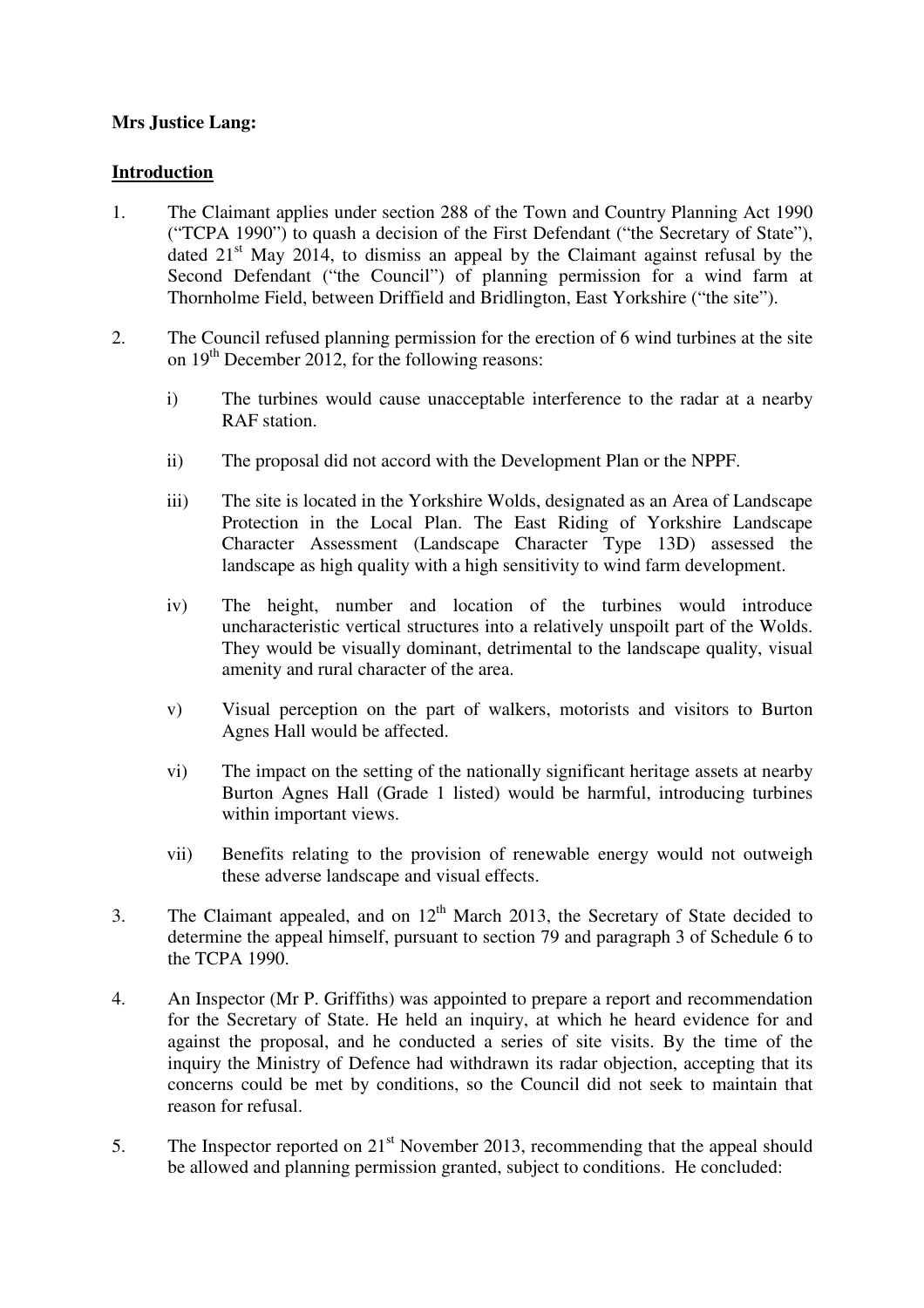"10.108 The proposal would cause a limited degree of harm to the landscape and to the setting and thereby less than substantial harm to the significance of designated heritage assets. On that basis, the proposal fails to accord with JSP Policies SP4, SP5 and ENV6 and LP Policies EN2, EN3 and EN20, and their successors in the DSD. Against that, the proposals would bring significant benefits through the generation of renewable energy, general economic activity, and in terms of the improved viability of the farms concerned. Given that those benefits could be secured without undue harm to the landscape, living conditions, ecology or archaeology, the proposal complies with LP Policy EN25, said by the main parties to be overarching. However, it is the approach of paragraph 14 of the Framework … that is the most important consideration."

"10.110 ... paragraph 14 … sets out that where the relevant policies of the development plan are out of date, permission should be granted unless any adverse impacts of doing so would significantly and demonstrably outweigh the benefits, when assessed against the policies in the Framework, taken as a whole.... in my judgment, the harm that would be caused by the proposal would not come close to that and the benefits the proposal would bring would far outweigh the harmful impacts. Paragraph 98 of the Framework says that a proposal such as this should be approved if its impacts are, or can be made, acceptable. That is very clearly the case here."

6. The Secretary of State did not agree with the Inspector's conclusions and did not follow his recommendations. In his decision letter dated  $21<sup>st</sup>$  May 2014, he dismissed the appeal, concluding that the harmful aspects of the proposals significantly and demonstrably outweighed the benefits. Factors such as visual impact, impact on residential amenity, harm to tourism, coupled with the failure of the scheme to preserve the setting of Burton Agnes Hall and other heritage assets, together outweighed the need for the proposal and its wider economic benefits.

### **Statutory framework**

- 7. Under section 288 TCPA 1990, a person aggrieved may apply to quash a decision on the grounds that (a) it is not within the powers of the Act; or (b) any of the relevant requirements have not been complied with and in consequence, the interests of the applicant have been substantially prejudiced.
- 8. The general principles of judicial review are applicable to a challenge under section 288 TCPA 1990. Thus, the Claimant must establish that the Secretary of State misdirected himself in law or acted irrationally or failed to have regard to relevant considerations or that there was some procedural impropriety. The exercise of planning judgment and the weighing of the various issues are entirely matters for that decision-maker and not for the Court. See *Seddon Properties v Secretary of State for the Environment* (1978) 42 P &CR 26.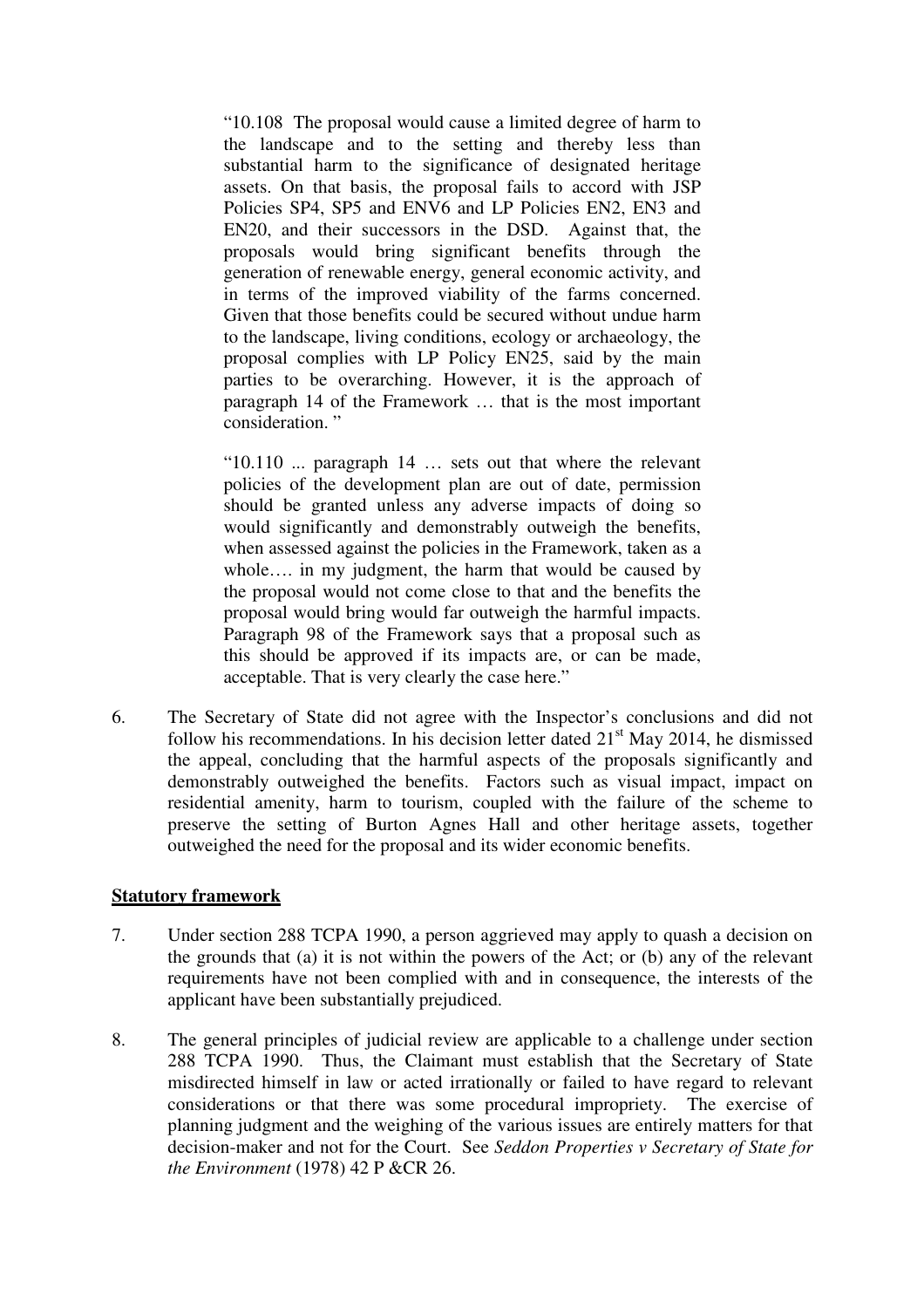- 9. The determination of an application for planning permission is to be made in accordance with the development plan, unless material considerations indicate otherwise: section 38(6) of the Planning and Compulsory Purchase Act 2004, read together with section 70(2) TCPA 1990. The National Policy Planning Framework ("NPPF") is a material consideration for these purposes.
- 10. The duty under the equivalent Scottish provision was explained by Lord Clyde in *Edinburgh City Council v. Secretary of State for Scotland* [1997] 1 W.L.R. 1447, at p.1459:

"In the practical application of section 18A it will obviously be necessary for the decision-maker to consider the development plan, identify any provisions in it which are relevant to the question before him and make a proper interpretation of them. His decision will be open to challenge if he fails to have regard to a policy in the development plan which is relevant to the application or fails properly to interpret it. He will also have to consider whether the development proposed in the application before him does or does not accord with the development plan. There may be some points in the plan which support the proposal but there may be some considerations pointing in the opposite direction. He will be required to assess all of these and then decide whether in light of the whole plan the proposal does or does not accord with it. He will also have to identify all the other material considerations which are relevant to the application and to which he should have regard. He will then have to note which of them support the application and which of them do not, and he will have to assess the weight to be given to all of these considerations. He will have to decide whether there are considerations of such weight as to indicate that the development plan should not be accorded the priority which the statute has given to it. And having weighed these considerations and determined these matters he will require to form his opinion on the disposal of the application. If he fails to take account of some material consideration or takes account of some consideration which is irrelevant to the application his decision will be open to challenge. But the assessment of the considerations can only be challenged on the ground that it is irrational or perverse."

11. This statement of the law was approved by the Supreme Court in *Tesco Stores Limited v Dundee City Council* [2012] UKSC 13, [2012] P.T.S.R. 983. Lord Reed (with whose judgment Lord Brown, Lord Hope, Lord Kerr and Lord Dyson agreed) rejected the proposition that each planning authority was entitled to determine the meaning of development plans from time to time as it pleased, within the limits of rationality. He said, at [18], that development plans should be "interpreted objectively in accordance with the language used, read in its proper context". They are intended to guide the decisions of planning authorities, who should only depart from them for good reason.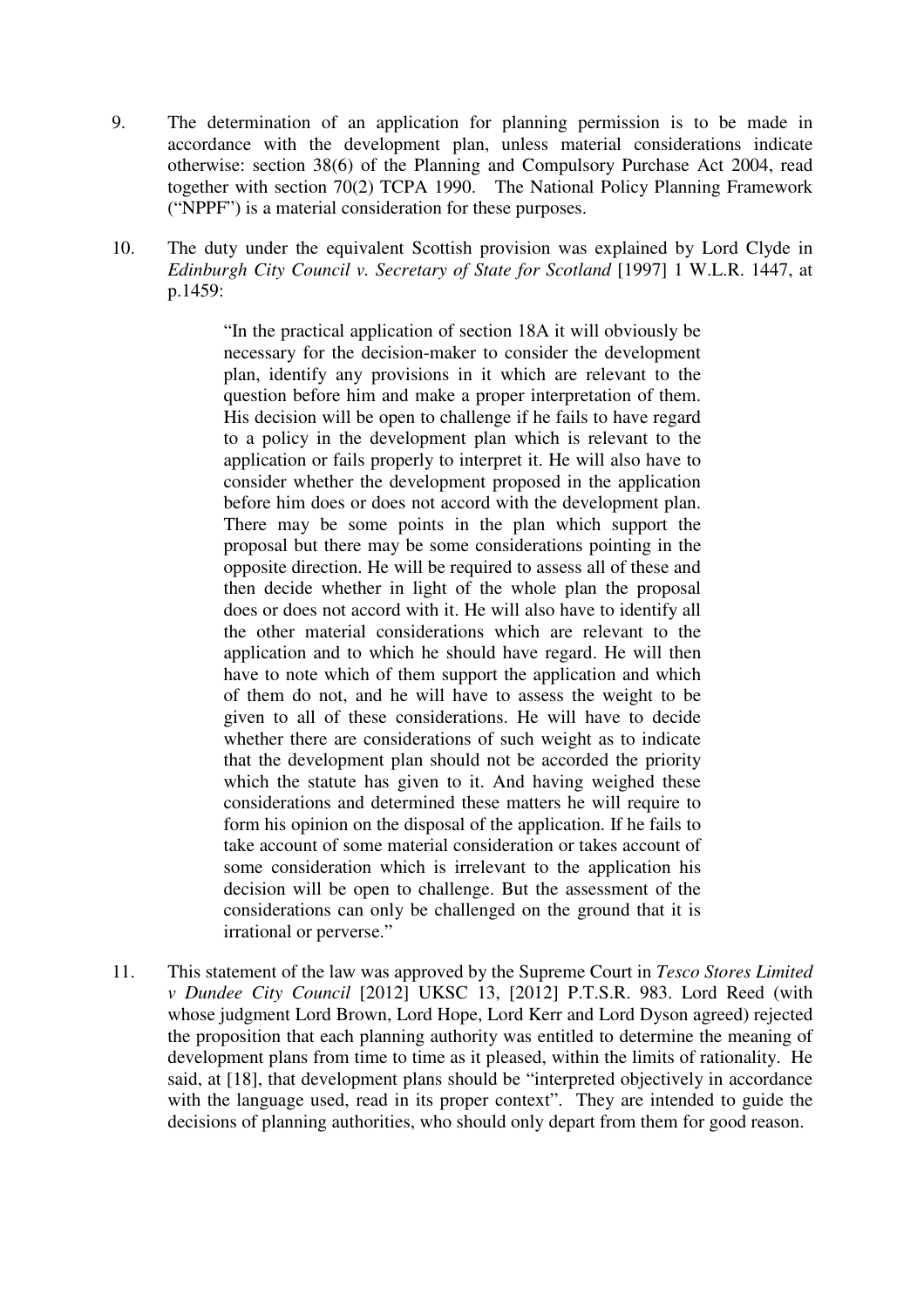12. Lord Reed re-affirmed well-established principles on the requirement for the planning authority to make an exercise of judgment, particularly where planning policies are in conflict, saying at [19]:

> "That is not to say that such statements should be construed as if they were statutory or contractual provisions. Although a development plan has a legal status and legal effects, it is not analogous in its nature or purpose to a statute or a contract. As has often been observed, development plans are full of broad statements of policy, many of which may be mutually irreconcilable, so that in a particular case one must give way to another. In addition, many of the provisions of development plans are framed in language whose application to a given set of facts requires the exercise of judgment. Such matters fall within the jurisdiction of planning authorities, and their exercise of their judgment can only be challenged on the ground that it is irrational or perverse (*Tesco Stores Ltd v. Secretary of State for the Environment* [1995] 1 WLR 659, 780 per Lord Hoffmann)."

# **Grounds**

- 13. The Claimant submitted that the Secretary of State's decision ought to be quashed on the ground that the Secretary of State failed to give proper, adequate and intelligible reasons for his conclusions.
- 14. The Claimant also submitted that the reasons or lack of them demonstrated the following errors of law:
	- i) the Secretary of State's conclusion on the visual impact of the turbines on local residents was irrational; applied the wrong tests; and misapplied the National Planning Policy Framework;
	- ii) the Secretary of State misunderstood the judgment of the Court of Appeal in *East Northamptonshire DC v Secretary of State for Communities and Local Government* [2014] 1 P&CR 22 on section 66(1) of the Planning (Listed Buildings and Conservation Areas) Act 1990;
	- iii) the Secretary of State applied an unintelligible test in relation to tourism and purported to make a factual finding without evidence to support it;
	- iv) in conducting the balancing exercise and reaching his overall conclusion, the Secretary of State failed to identify any respect in which the Inspector had overstated the renewable energy benefits of the scheme and he failed to correctly apply, and weigh in the balance his own policies in favour of renewable energy.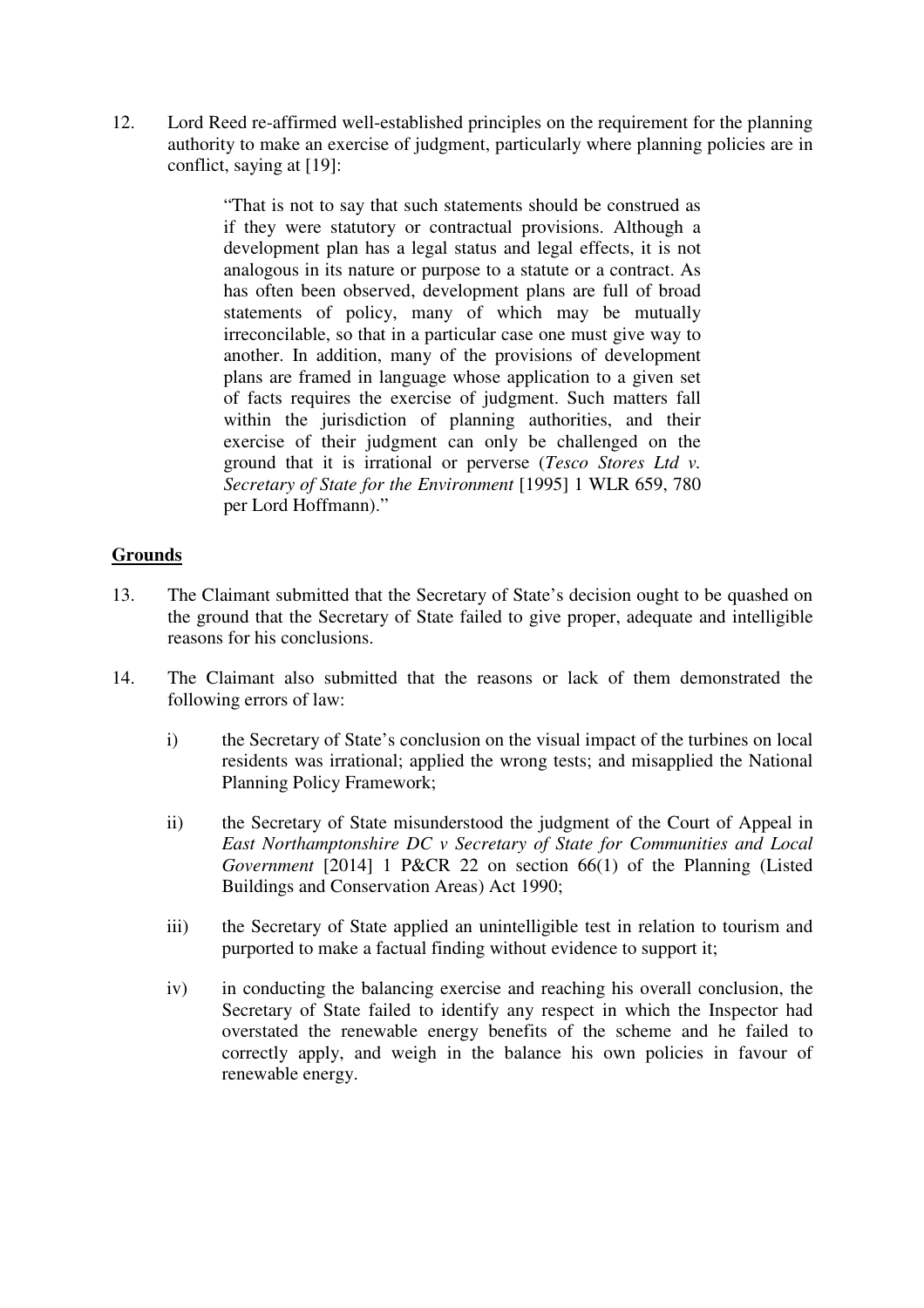### **Conclusions**

### **The role of the Secretary of State in a 'recovered appeal'**

- 15. Mr Nardell placed great emphasis on the high quality of the Inspector's report, referring to his sound reasoning, his planning expertise, and his understanding of the evidence, as well as the advantage which he gained from hearing the witnesses and conducting site visits. Mr Nardell submitted that the Secretary of State should have accorded more respect to the Inspector's expertise and he should have been more cautious about disagreeing with his conclusions.
- 16. The Claimant's approach thus raised a general issue about the degree of deference which the Secretary of State ought to accord to an Inspector's decision, which I now address.
- 17. By section 79 TCPA 1990, Parliament has conferred responsibility for determining appeals made under section 78 on the Secretary of State. The Secretary of State has made the Town and Country Planning (Determination of Appeals by Appointed Persons) (Prescribed Classes) Regulations 1997 under which the majority of section 78 appeals are determined by Inspectors, on behalf of the Secretary of State. However, the Secretary of State has power to "recover" an appeal and determine it himself, under paragraph 3(1) of Schedule 6 to the TCPA 1990. His decision to do so in this case has not been challenged.
- 18. When the Secretary of State decides to determine an appeal himself, he has power to make his own decision and not to follow the conclusions and recommendations of his appointed Inspector.
- 19. Rule 17(5) of the Town and Country Planning (Inquiries Procedure)(England) Rules 2000 ("the 2000 Rules") provides:

"(5) If, after the close of an inquiry, the Secretary of State–

(a) differs from the Inspector on any matter of fact mentioned in, or appearing to him to be material to, a conclusion reached by the Inspector; or

(b) takes into consideration any new evidence or new matter of fact (not being a matter of government policy),

and is for that reason disposed to disagree with a recommendation made by the Inspector, he shall not come to a decision which is at variance with that recommendation without first notifying …. the persons entitled to appear at the inquiry who appeared at it of his disagreement and the reasons for it; and affording them an opportunity of making written representations to him or (if the Secretary of State has taken into consideration any new evidence or new matter of fact, not being a matter of government policy) of asking for the reopening of the inquiry."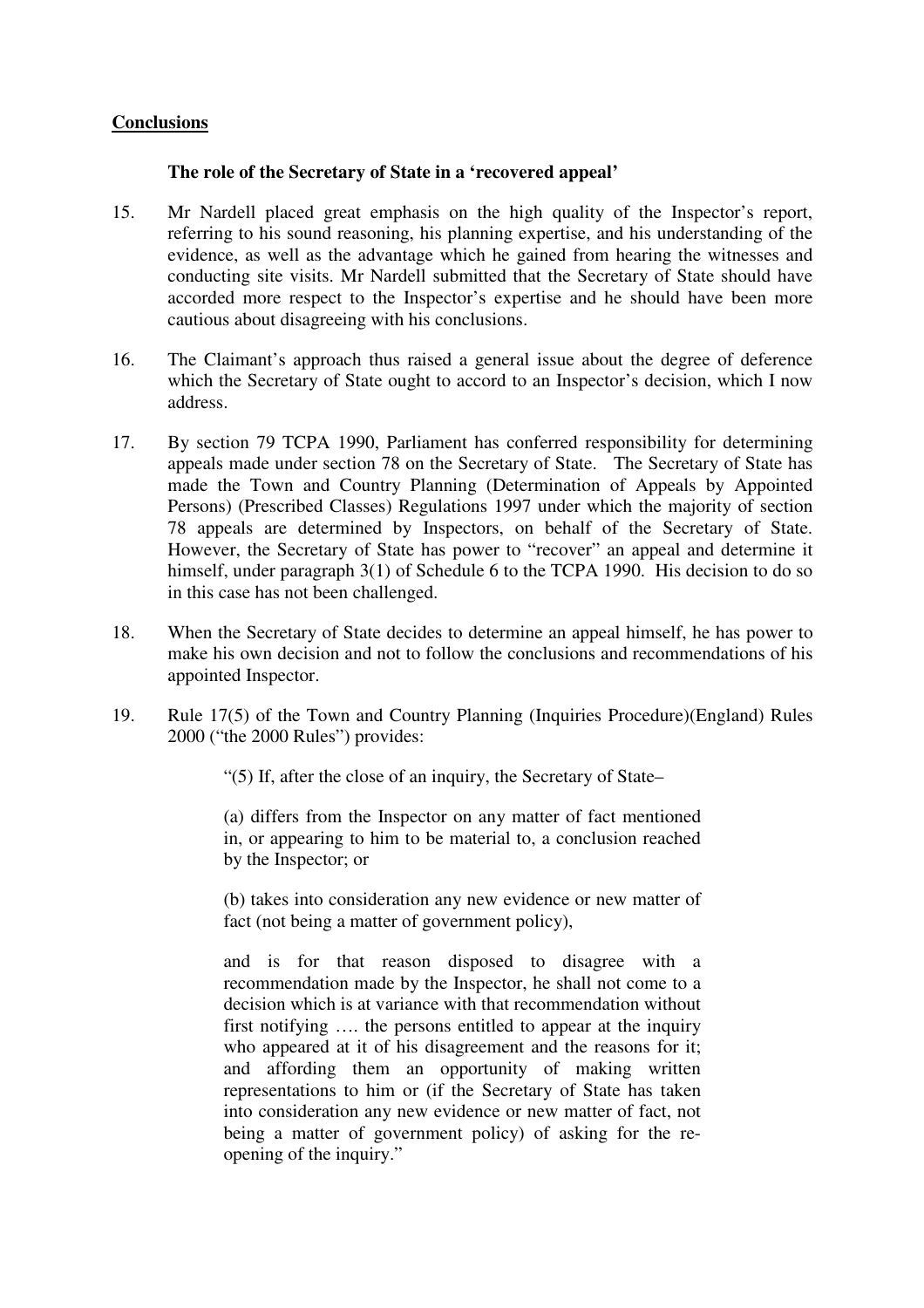- 20. This provision and its predecessor have led to challenges to ministerial decisions on the ground that the Minister has differed from the Inspector's findings on "matters of fact" under 17(5)(a) and therefore should have afforded the parties the opportunity to make representations. In *Lord Luke of Pavenham v Minister of Housing and Local Government* [1968] 1 QB 172, the Court of Appeal distinguished between "findings of fact" and "expressions of opinion on the planning merits" (per Lord Denning at 191F-G). The Minister was entitled to differ from the Inspector's opinion without notifying the parties under the predecessor provision to Rule 17(5) (per Lord Denning at 192D). Davies LJ explained, at 193E, that the Inspector's conclusions were not "findings of fact"; they were the reasons for his recommendations. If the Minister was of the opinion that the Inspector had wrongly applied planning policy to the proven and observed facts, then it was his function so to decide (per Davies LJ at 191F-G).
- 21. In *Coleen Properties Ltd v Minister of Housing and Local Government* [1971] 1 All ER 1049, the Court of Appeal held that the Minister erred in not following his Inspector's conclusion that a compulsory purchase order was not "reasonably necessary" under section 43(2) Housing Act 1957, when there was no material on which he could properly reach a different conclusion. Lord Denning MR said, at 1053b/c:

"I know that on matters of planning policy the Minister can overrule the Inspector, and need not send it back to him, as happened in *Lord Luke of Pavenham v Minister of Housing and Local Government*. But the question of what is 'reasonably necessary' is not planning policy. It is an inference of fact on which the Minister should not overrule the Inspector's recommendation unless there is material sufficient for the purpose. There was none here."

- 22. Mr Nardell particularly relied upon a passage in the judgment of Sachs LJ, at 1054h, in which he said that whereas the Inspector "may well be looked on as an expert for the purpose of forming an opinion of fact, the Minister is in a different position….no Minister can personally be an expert on all matters of professional opinion with which his officers deal with from day to day."
- 23. In my judgment, in a case where the Secretary of State has decided to determine the appeal himself, it is important to bear in mind that the Secretary of State is the primary decision-maker. He is not reviewing or conducting an appeal against an Inspector's decision.
- 24. The Inspector's report is the starting-point for the Secretary of State's deliberations. In his report, the Inspector sets out the evidence; makes findings of fact; identifies the relevant planning policies and applies them to the facts as found. In carrying out this exercise, the Inspector gives effect to the requirements of fairness by considering and recording the competing submissions of the parties. Thus, the report contains the essential information which the Secretary of State requires in order to make a decision. However, the Secretary of State will also have sight of the written evidence, pictures and plans submitted by witnesses and parties to the Inspector, on which he can form his own opinions.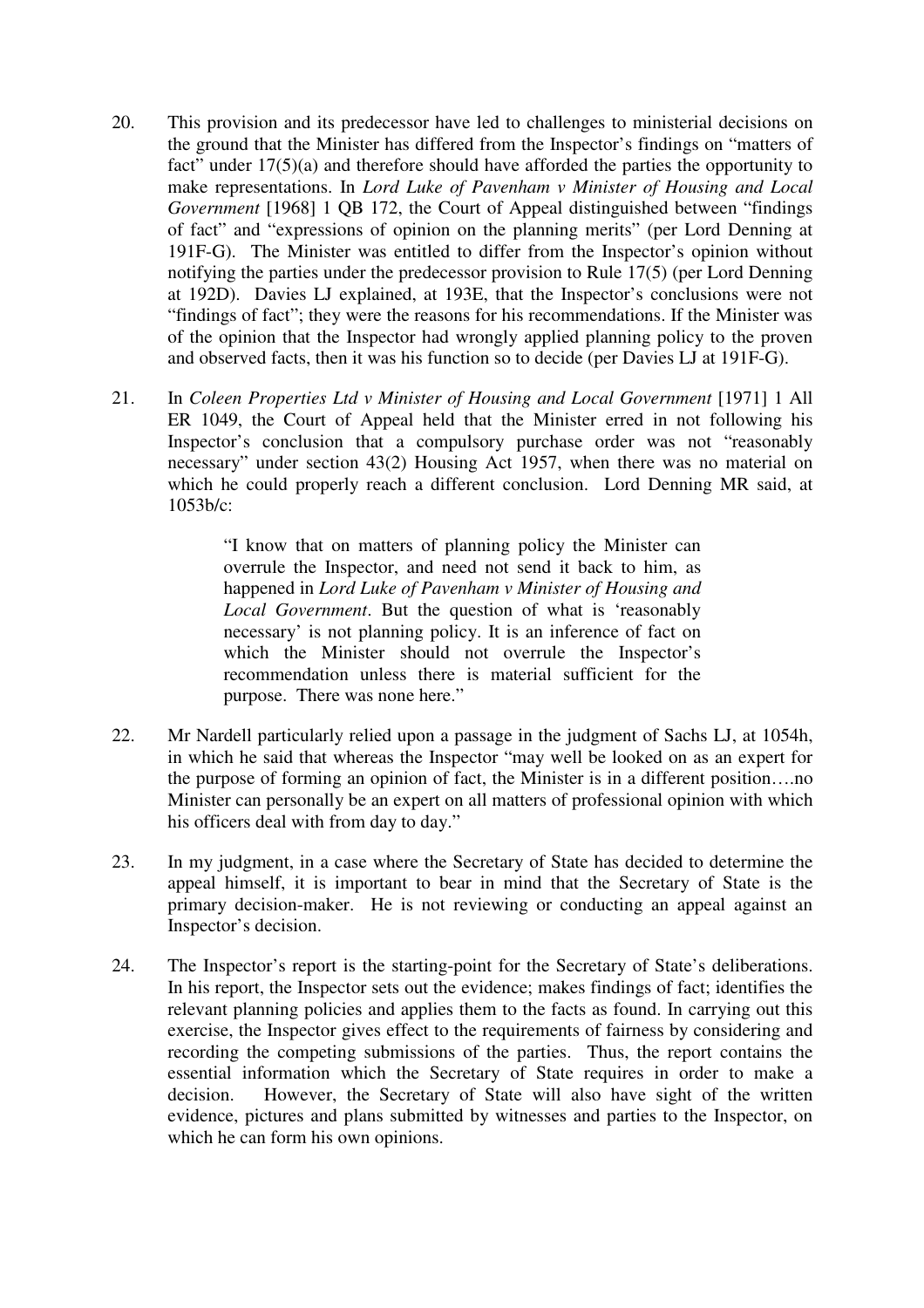- 25. Once the Secretary of State has considered all the relevant information, as he is bound to do, it is his statutory function to make a planning judgment, which by its very nature is both objective and subjective. Whilst he should give due consideration to the Inspector's planning judgment, because of the Inspector's knowledge of the particular case and his planning expertise, he is not required to follow it. Unlike a Judge hearing an application to quash a planning decision, he is entitled to substitute his planning judgment for that of the Inspector.
- 26. I do not accept the submission that, on the evidence in this case, the Secretary of State ought to have deferred to the Inspector's judgment because the Inspector had the benefit of a site view. The fallacy in this submission was convincingly exposed by Sullivan J. in *R (Novalong Ltd) v Secretary of State for the Communities and Local Government* [2008] EWHC 2136 (Admin), at [25] – [28]:

"[25] Mr Katkowski referred to the decision in *R (on the application of) Newsmith Stainless v Secretary of State for the Environment Transport and the Regions* [2001] EWHC 74 (Admin) in which I referred in para 8 of my judgment to the importance, often the crucial importance in a planning context, of the site [inspection] [a]nd said in para 11 that:

"maps and paragraphs may be helpful but they are no substitute for a site [inspection. As] those who intend planning inquiries know [only too well, photomontages are often very far from being uncontroversial] when produced in evidence and [photographs] not infrequently contradict the proposition that the camera cannot lie [particularly] when questions of landscape impact are in dispute."

Mr Katkowski submitted that since the Inspector who had had the benefit of a site visit had concluded that the proposed development would be unlikely to have a harmful impact (see para 186 of the report), the First Defendant was not entitled to reach a different conclusion unless one of her officials had visited the site to ascertain whether a different conclusion could be justified. He accepted that the First Defendant, herself, was not required to visit the site.

[26] I have no hesitation in rejecting this submission as being wholly misconceived. It is one thing to say that an Applicant in s 288 proceedings will have an uphill task in persuading a judge that an Inspector who has seen the site has reached a Wednesbury perverse conclusion on a matter of planning judgment. It is quite another to submit that the Secretary of State is not entitled to disagree with an Inspector's judgment on the planning merits because she will have been considering plans and photographs, or in some cases photomontages and not personally have visited the site.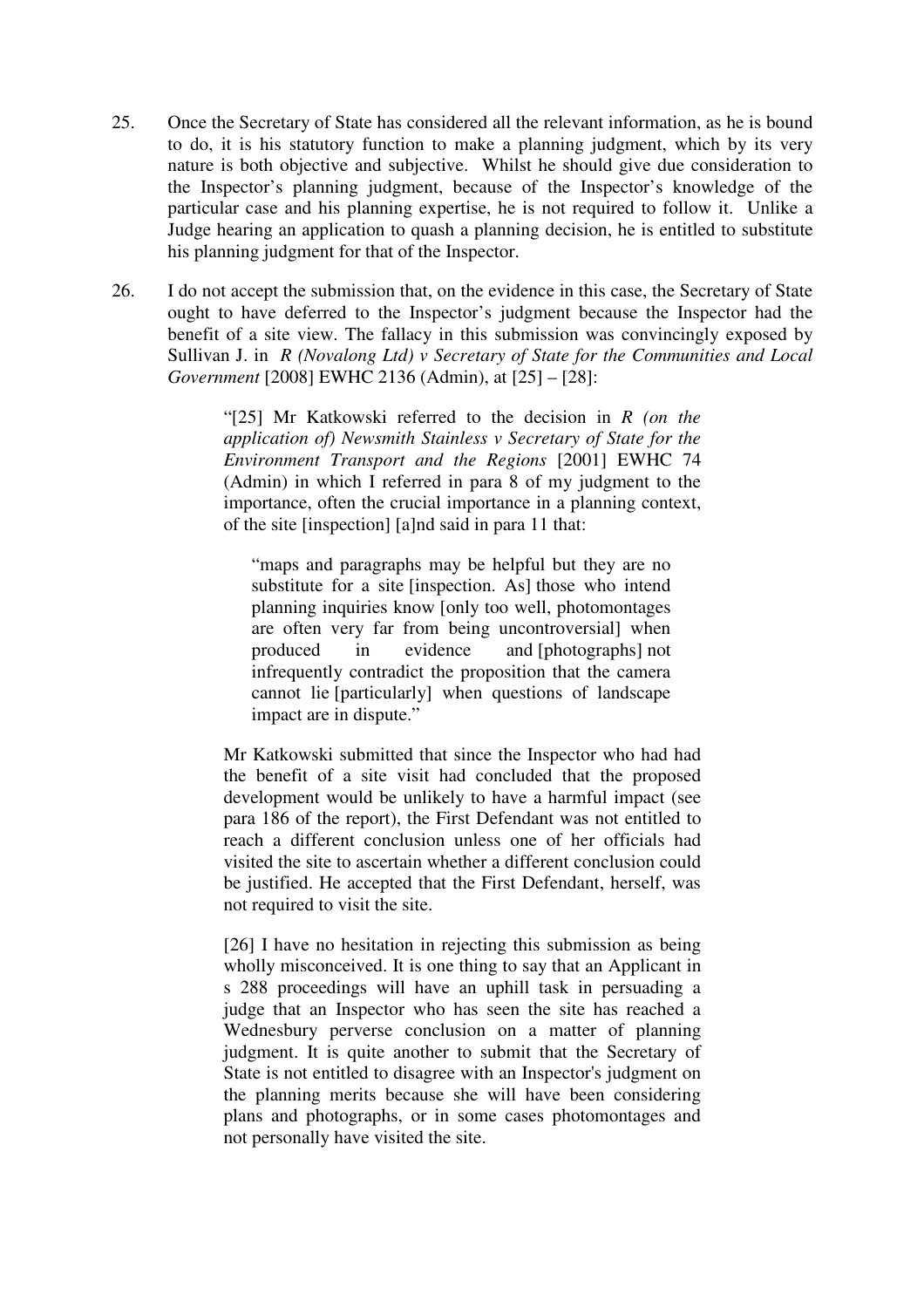[27] The two situations are not at all comparable. The court hearing an application under s 288 is exercising a *legal* judgment. Was the Inspector's conclusion so unreasonable as to be unlawful? Whereas, the Secretary of State on appeal under s 78 is exercising a *planning* judgment. Does she agree or disagree with the views expressed by the Inspector? Subject to giving adequate reasons, she is entitled to disagree with the Inspector on matters of planning judgment, even though she will not have seen the site herself. It is in the nature of recovered appeals that the decision-taker will not have seen the site and will be relying upon the Inspector's report and the documents, maps photographs etc accompanying the report. In the present case those included not merely the environmental impact assessment, there was also a landscape appraisal and a number of drawings, including a height contour plan and an illustrative masterplan.

[28] Unlike the position in *Newsmith Stainless* where the Claimant was attempting to introduce new material: photomontages etc, that had not been before the Inspector at the inquiry (see para 9 of the judgment), in the present case the First Defendant was basing her conclusions upon the material that had been provided by the Inspector. All of the detailed concerns expressed in para 32 of the decision letter related to matters which would have been readily apparent from the plans accompanying the Inspector's report, one of which was included in the court bundle. Based on those detailed concerns the First Defendant was entitled to conclude in para 33 of the decision letter that the proposed flats would not reflect the distinct character of the area (which had been described in some detail in the Inspector's report) and would detract rather than add to the experience of those living within it. In reaching those conclusions the First Defendant was doing no more than agreeing with one of the Second Defendant's reasons for contesting the appeal (see para 9 of the Inspector's report)."

27. In this case, the Secretary of State had the benefit of maps, illustrations and predicted views of the proposed turbines at the site. The pictures of the landscape with the turbines superimposed are admirably clear. Since the turbines are not yet built, the Secretary of State was in much the same position as the Inspector in assessing how they would appear on the landscape.

#### **The standard of reasons required**

28. The Secretary of State was under a statutory duty to give reasons for the decision pursuant to Rule 18(1) of the 2000 Rules. It was common ground that the reasons should explain why he was either agreeing or disagreeing with the Inspector's conclusions, but there was a dispute over the degree of particularity required.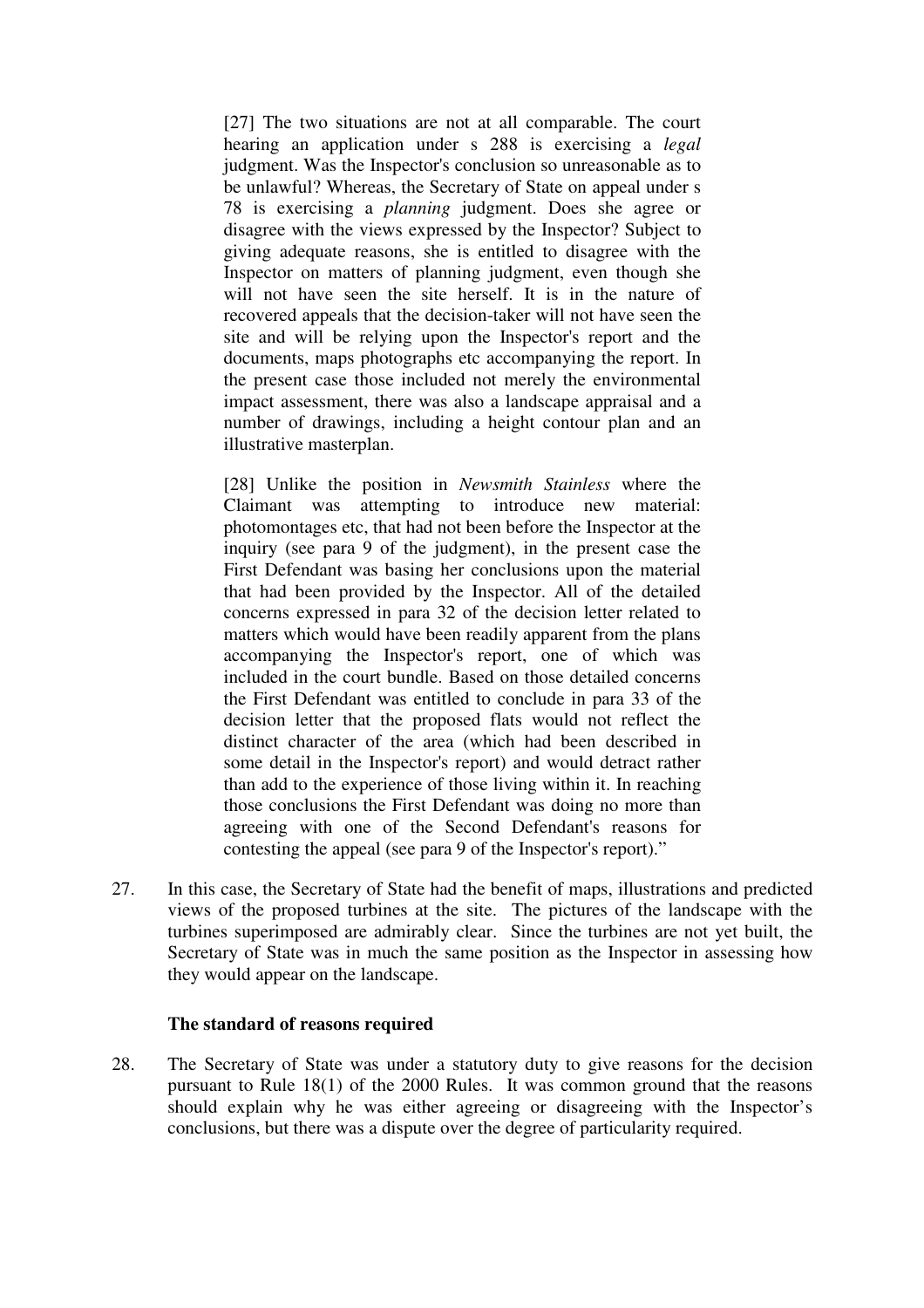29. The Claimant submitted that, because the Inspector was an expert in his field, where the Secretary of State disagreed with his conclusions, he must provide a "coherent reasoned rebuttal" of the Inspector's reasoning. That phrase came from the judgment of Bingham LJ in *Eckersley v Binnie* (1988) 18 Con L.R. 1, at 77-78:

> "In resolving conflicts of expert evidence, the judge remains the judge; he is not obliged to accept evidence simply because it comes from an illustrious source; he can take account of demonstrated partisanship and lack of objectivity. But, save where an expert is guilty of a deliberate attempt to mislead ...., a coherent reasoned opinion expressed by a suitably qualified expert should be the subject of a coherent reasoned rebuttal, unless it can be discounted for other good reasons."

30. Bingham LJ's judgment was cited with approval in *Flannery v. Halifax Estate Agencies Ltd* [2000] 1 All ER 373, CA, at 377g. Henry LJ set out the general duty of a "professional judge" to give reasons (at 377d), stating (at 378d):

> "where the dispute involves something in the nature of an intellectual exchange, with reasons and analysis advanced on either side, the judge must enter into the issues canvassed before him and explain why he prefers one case over the other."

- 31. Both Bingham and Henry LJJ were giving guidance on the duty of professional judges hearing expert evidence in the course of civil litigation. *Eckersley* was a High Court negligence claim involving engineering evidence. *Flannery* was a County Court negligence claim involving expert property valuation evidence.
- 32. It is well-established that a higher standard of written reasons is expected of professional judges than of other decision-makers, including Inspectors and Ministers, who are not lawyers.
- 33. There is already extensive guidance from the courts on the standard of reasoning required of planning inspectors and Ministers making planning decisions.
- 34. In *South Bucks District Council and another v Porter (No 2)* [2004] 1 WL.R. 1953, Lord Brown summarised the content of the duty on inspectors at [36]:

"The reasons for a decision must be intelligible and they must be adequate. They must enable the reader to understand why the matter was decided as it was and what conclusions were reached on the principal important controversial issues, disclosing how any issue of law or fact was resolved. Reasons can be briefly stated, the degree of particularity required depending entirely on the nature of the issues falling for decision. The reasoning must not give rise to a substantial doubt as to whether the decision-maker erred in law, for example by misunderstanding some relevant policy or some other important matter or by failing to reach a rational decision on relevant grounds. But such adverse inference will not readily be drawn. The reasons need refer only to the main issues in the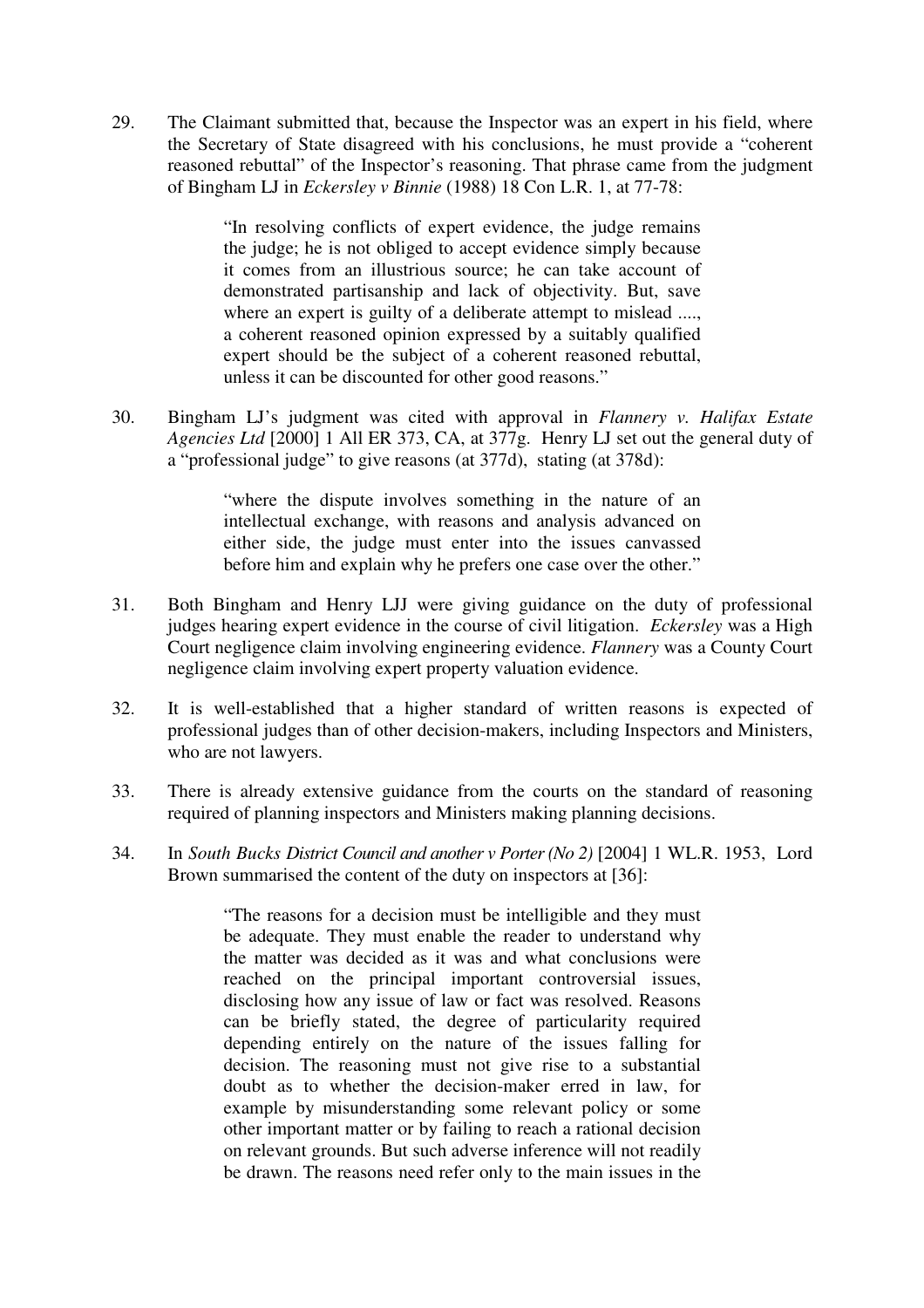dispute, not to every material consideration. They should enable disappointed developers to assess their prospects of obtaining some alternative development permission, or, as the case may be, their unsuccessful opponents to understand how the policy or approach underlying the grant of permission may impact upon future such applications. Decision letters must be read in a straightforward manner, recognising that they are addressed to parties well aware of the issues involved and the arguments advanced. A reasons challenge will only succeed if the party aggrieved can satisfy the court that he has genuinely been substantially prejudiced by the failure to provide an adequately reasoned decision."

35. In *Save Britain's Heritage v No. 1 Poultry Ltd* [1991] 1 WLR 153, Lord Bridge considered the nature of the statutory duty on the Minister to give reasons under what was then Rule 17(1) of the 1988 Rules. He said, at 166H:

> "The three criteria suggested in the dictum of Megaw J. in *In re Poyser & Mills Arbitration* [1964] 2 QB 467, 478 are that reasons should be proper, intelligible and adequate. The application of the first of these presents no problem. If the reasons given are improper they will reveal some flaw in the decision-making process which will be open to challenge on some ground other than the failure to give reasons. If the reasons are unintelligible, this will be equivalent to giving no reasons. The difficulty arises in determining whether the reasons given are adequate, whether in the words of Megaw J., they deal with the substantial points that have been raised or in the words of Philips J. in *Hope v Secretary of State for the Environment* 31 P. & C.R. 120, 123 enable the reader to know what conclusion the decision-maker has reached on the principal controversial issues. What degree of particularity is required? It is tempting to think that the Court of Appeal or your Lordships' House would be giving helpful guidance by offering a general answer to this question and thereby "setting the standard" but I feel no doubt that the temptation should be resisted, precisely because the court has no authority to put a gloss on the words of the statute only to construe them. I do not think one can safely say more in general terms than that the degree of particularity required will depend entirely on the nature of the issues falling for decision."

36. Although Mr Nardell referred me to a number of cases in which the courts had considered the adequacy of reasons given by Inspectors where expert evidence was in issue, the courts did not apply the *Flannery/Eckersley* standard in those cases. The *South Bucks* formulation was applied, adapted as appropriate to the evidence of the experts in the particular case. Those cases were *Tegni Cymru Cyf v. Welsh Ministers* [2010] EWCA Civ 1635, [2011] J.P.L. 1342; *Georgiou v. SSCLG* [2011] EWCA Civ 775, and *RWE NPower Renewables Ltd v. the Welsh Ministers* [2012] EWCA Civ 311, [2012] Env LR 29. *Flannery* was referred to in the *Welsh Ministers* case, but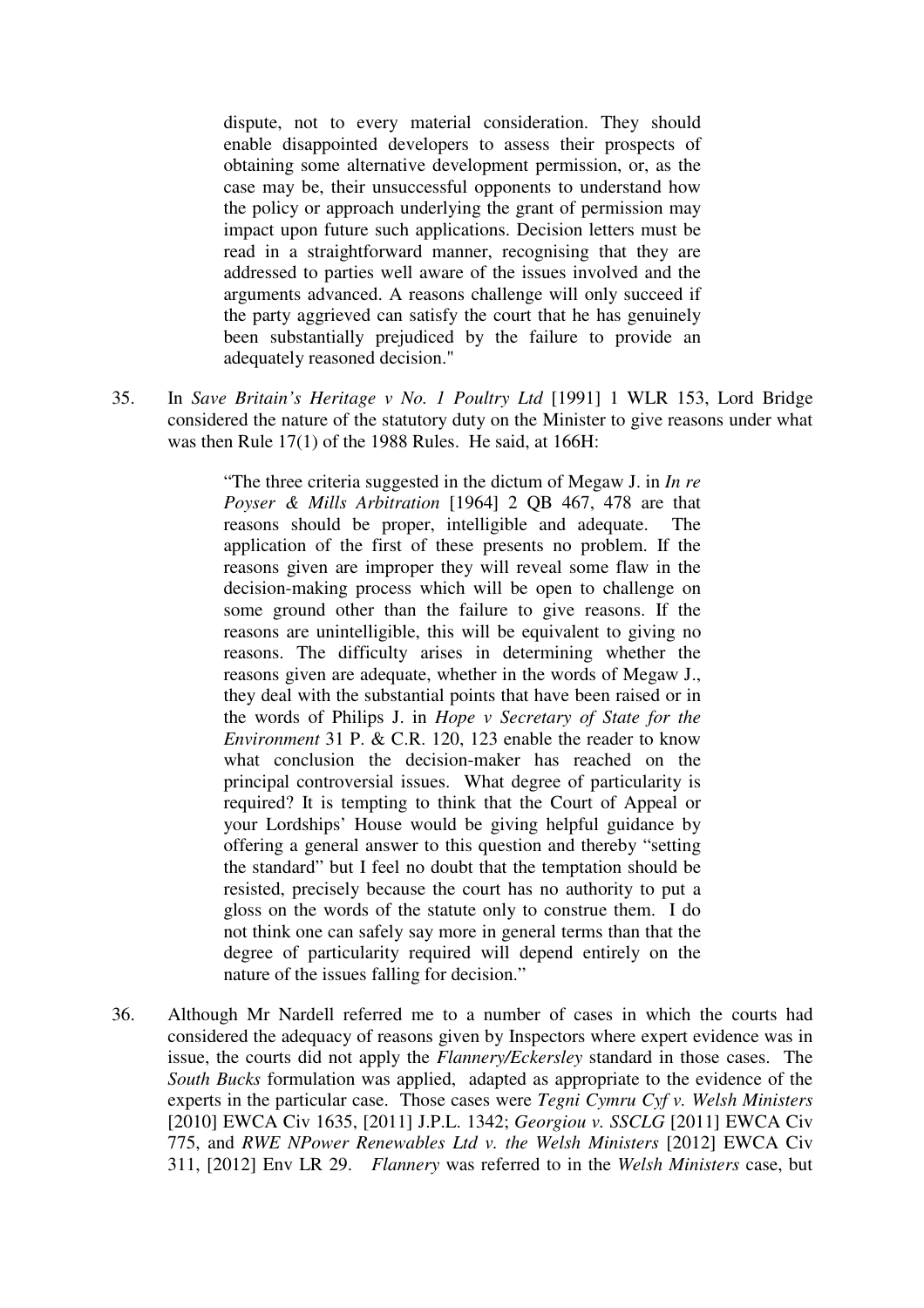only the passage from Henry LJ's judgment (at 377 – 378) where he explained the rationale behind the duty to give reasons, not the passage relied on by Mr Nardell.

- 37. Similarly, in *Dunster Properties v. FSS* [2007] EWCA Civ 236, where the Court of Appeal held that an Inspector ought to give reasons for departing from the decision of a previous Inspector, the *South Bucks* formulation was applied. The judgment of Henry LJ in *Flannery* was referred to in *Dunster* to explain the value of the duty to give reasons, not to indicate that the Inspector was a planning expert whose opinions, if dissented from, required a "coherent reasoned rebuttal".
- 38. In this case, the Secretary of State did not dispute that his decision letter ought to be both 'coherent' and 'reasoned'. But it was apparent from Mr Nardell's critique of the Secretary of State's decision letter that, in his view, "a coherent reasoned rebuttal" entailed a detailed response to each step of the Inspector's reasoning, analysed paragraph by paragraph. This would go considerably beyond the "conclusions" on the "principal important controversial issues" (the standard set by Lord Brown in *South Bucks*). Lord Brown also said that "reasons can be briefly stated". The text of the Inspector's report was 53 pages in length. His conclusions ran from pages 29 to 53. In order to meet Mr Nardell's expectations, the Secretary of State's reasons would have to go far beyond the degree of particularity adopted in this decision letter (which was typical of its kind). The Secretary of State's decision letter was 8 pages in length. I estimate that it would have to double in length to address the issues in the manner Mr Nardell regarded as necessary. In my judgment, Mr Nardell was inviting me to apply a heightened standard of reasons in those cases where the Secretary of State disagreed with an Inspector.
- 39. I have concluded that I should follow Lord Bridge in *Save Britain's Heritage* in declining to put a gloss on the words of rule 17, by imposing a standard which the Secretary of State must apply when disagreeing with the conclusions of an Inspector. As Lord Bridge said, "the degree of particularity required will depend entirely on the nature of the issues falling for decision". Lord Bridge's phrase was repeated in Lord Brown's formulation in *South Bucks*. In my judgment, where the Secretary of State disagrees with an Inspector, the standard of reasons should be in accordance with the speeches of Lord Bridge in *Save Britain's Heritage* and Lord Brown in *South Bucks*, applied as appropriate to the particular case.

### **Improper reasons**

- 40. In *Save Britain's Heritage*, Lord Bridge said (at 166H) that, where reasons are improper, "they will reveal some flaw in the decision-making process which will be open to challenge on some ground other than the failure to give reasons". In my view, it is more appropriate for these grounds to be pleaded separately, rather than subsumed within a reasons challenge.
- 41. I turn now to consider the specific criticisms of the Secretary of State's decision letter.

# **Landscape impact**

42. The Claimant submitted that the Secretary of State failed to explain why he rejected the Inspector's opinion that the qualities of the landscape would "serve to allow a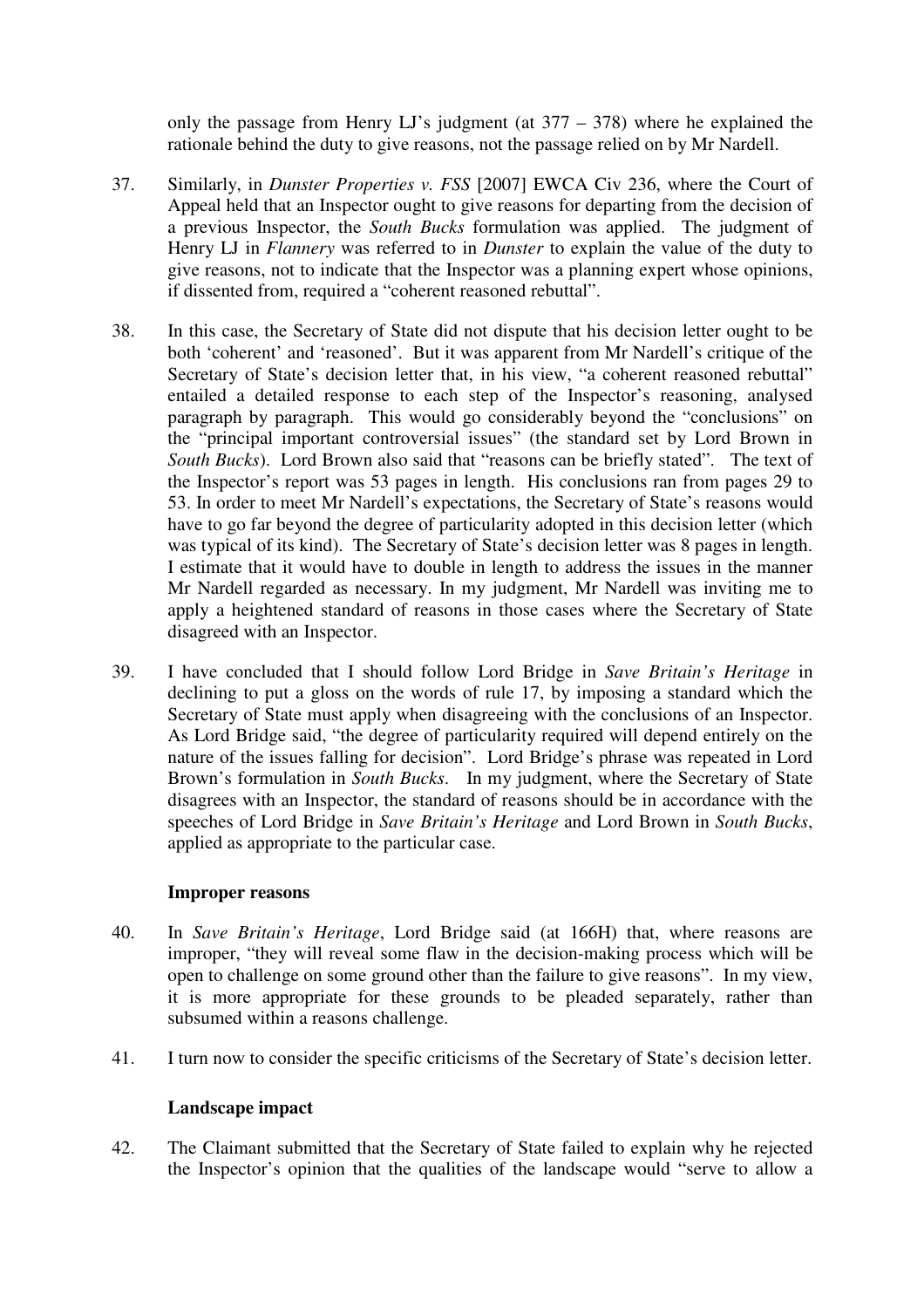relatively comfortable absorption of the proposal" and would only cause limited harm. The Claimant was unable to tell how or why he had reached his decision. As a developer, it was prejudiced in not knowing how it might adapt its proposal so as to succeed in another application at the same site.

- 43. The Secretary of State's reasons were as follows:
	- i) The Planning Practice Guidance on Renewable and Low Carbon Energy ("the Guidance"), paragraph 007, stated that local topography was an important factor in assessing whether wind turbines could have a damaging effect on landscape and recognise that the impact can be as great in predominantly flat landscapes as hilly ones. This updated guidance was issued in March 2014, after the Inspector's report, though was not materially different from the previous guidance on which the Inspector relied.
	- ii) The Written Ministerial Statement 'Local Planning and onshore wind' of June 2013 also stated that local topography was a factor in the assessment.
	- iii) The East Riding of Yorkshire Landscape Character Assessment (Landscape Character Type 13D) assessed the landscape as high quality with a high sensitivity to wind farm development.
	- iv) The Inspector disagreed with the Landscape Character Assessment, concluding that the grand scale of the landscape and long distance views would allow a relatively comfortable absorption of the proposal (at paragraph 10.28).
	- v) The Secretary of State agreed with the Landscape Character Assessment and disagreed with the Inspector. In his view the landscape was particularly sensitive to wind turbine development and would be harmed by the proposal. This was expressly stated to be a planning judgment.
	- vi) The Secretary of State noted and agreed with the Inspector's finding (at para 10.41) that the proposal would cause some harm to the landscape and thus was contrary to the Development Plan and the replacement proposals in the emerging plan.
	- vii) The Secretary of State agreed with the Inspector's finding, also at 10.41, that the proposal would not protect or enhance the valued landscape, as required by paragraph 109 National Planning Policy Framework ("NPPF").
	- viii) Although the Inspector considered the harm would be temporary and reversible, the Secretary of State had regard to the significant length of time over which harm would be experienced (25 years). The Claimant agreed in cross-examination at the Inquiry that this could be described as "long-term".
	- ix) The Secretary of State disagreed with the Inspector's opinion that the proposal would only cause a limited degree of harm to the landscape. He concluded that the proposal would cause unacceptable harm to the local landscape and that this adverse impact should be given significant weight.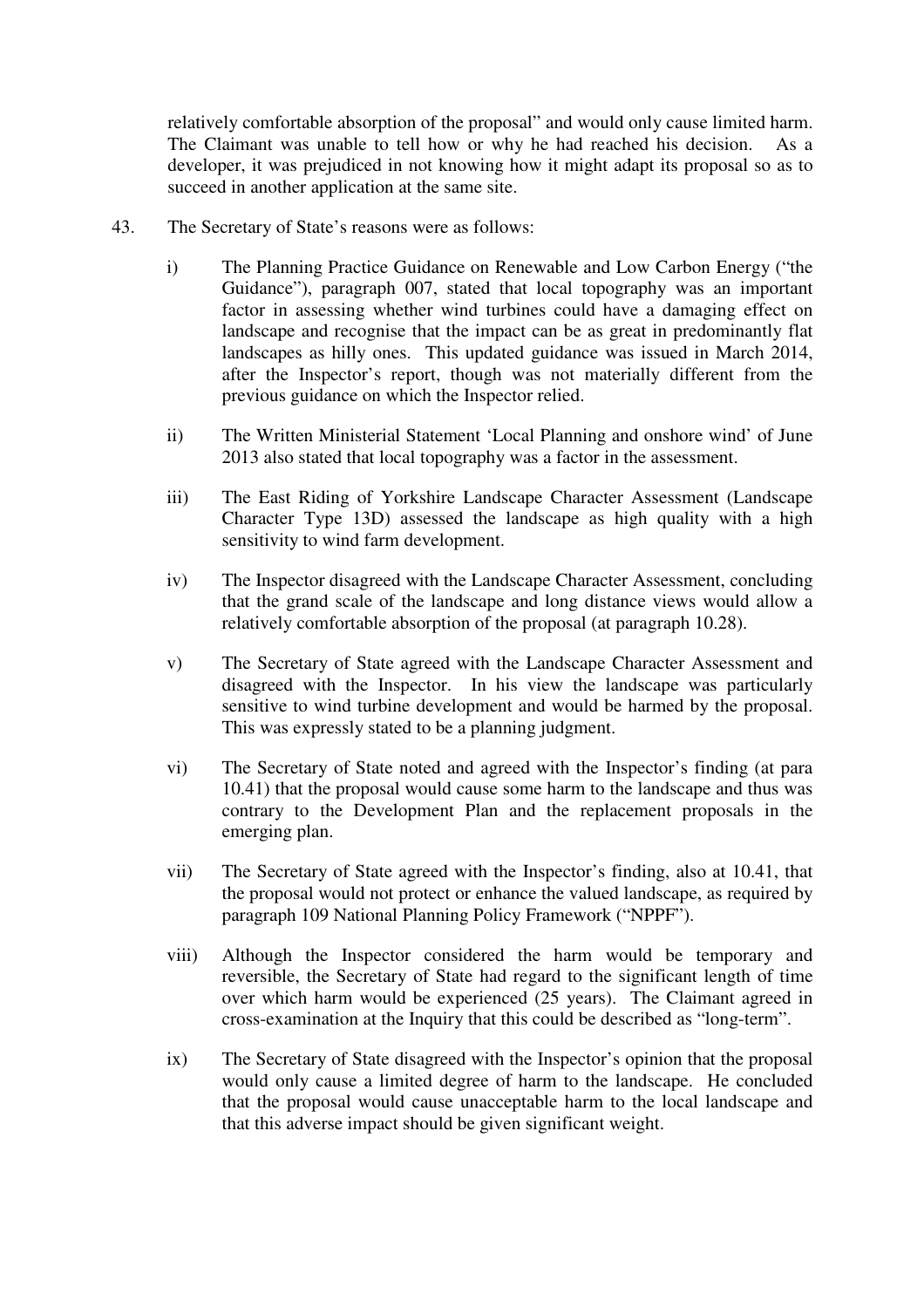44. In my judgment, the Secretary of State's reasoning was both adequate and intelligible. He plainly gave careful consideration to the Inspector's assessment, but disagreed with it. It was not necessary for him to conduct a site visit in order to do this. The Secretary of State's assessment was informed by the national Guidance, the ministerial statement and the Landscape Character Assessment, and the undisputed conclusions that the proposal would cause landscape harm, in conflict with development plan policies and emerging policies. The Council had made the same assessment. This was not, as the Claimant contended, "a bare statement that he had a difference in view". The Claimant complains that it is uncertain how it could make a successful application for planning permission in this locality. It is not the Secretary of State's role to provide unsuccessful applicants for planning permission with a template for a future successful application. That said, it is plain from the reasons that the Secretary of State is of the view that a wind farm in this locality would cause unacceptable harm to the local landscape.

### **Visual impact on living conditions**

- 45. At the inquiry, residents argued that most of the homes in the three villages around the site would look out onto massive wind turbines, which would appear higher by half as much again because they would be situated on an upward slope above the properties. These turbines, combined with others, would make it impossible for them to travel in any direction without being confronted by turbines, as if they were living in the middle of one huge wind farm.
- 46. In his conclusions at paragraph 10.86, the Inspector set out the so-called 'Lavender test'<sup>1</sup> (were the turbines present in such number, size and proximity that they represent an unpleasantly overwhelming and unavoidable presence in main views from a house or garden, such that the property would be widely regarded as an unattractive place to live) and a test postulated by the Secretary of State<sup>2</sup> in another appeal (would the proposal affect the outlook of these residents to such an extent i.e. be so unpleasant, overwhelming and oppressive that this would become an unattractive place to live), finding that there was little difference between the two.
- 47. The Inspector conducted site visits and concluded:

"10.93 ….the landscape is grand in scale and there are wide, open vistas looking out from dwellings … given the relatively significant separation distances, the wind turbines at issue here, coupled with others built and permitted, would not be pervasive, and there would be no reasonable sense of residents and visitors being surrounded, or hemmed in, by wind turbines."

"10.94 Essentially what would happen in this case is that views out from properties and villages would change. It is a longestablished planning principle that views are not inviolable. None of the properties concerned .. would become unattractive

 $\overline{a}$ 

<sup>&</sup>lt;sup>1</sup> Originating from an appeal decision of an Inspector, Mr Lavender, on a wind scheme at Enifer Downs, Langdon, on  $28<sup>th</sup>$  April 2009.

 $2$  When allowing a proposal for a wind farm in August 2011.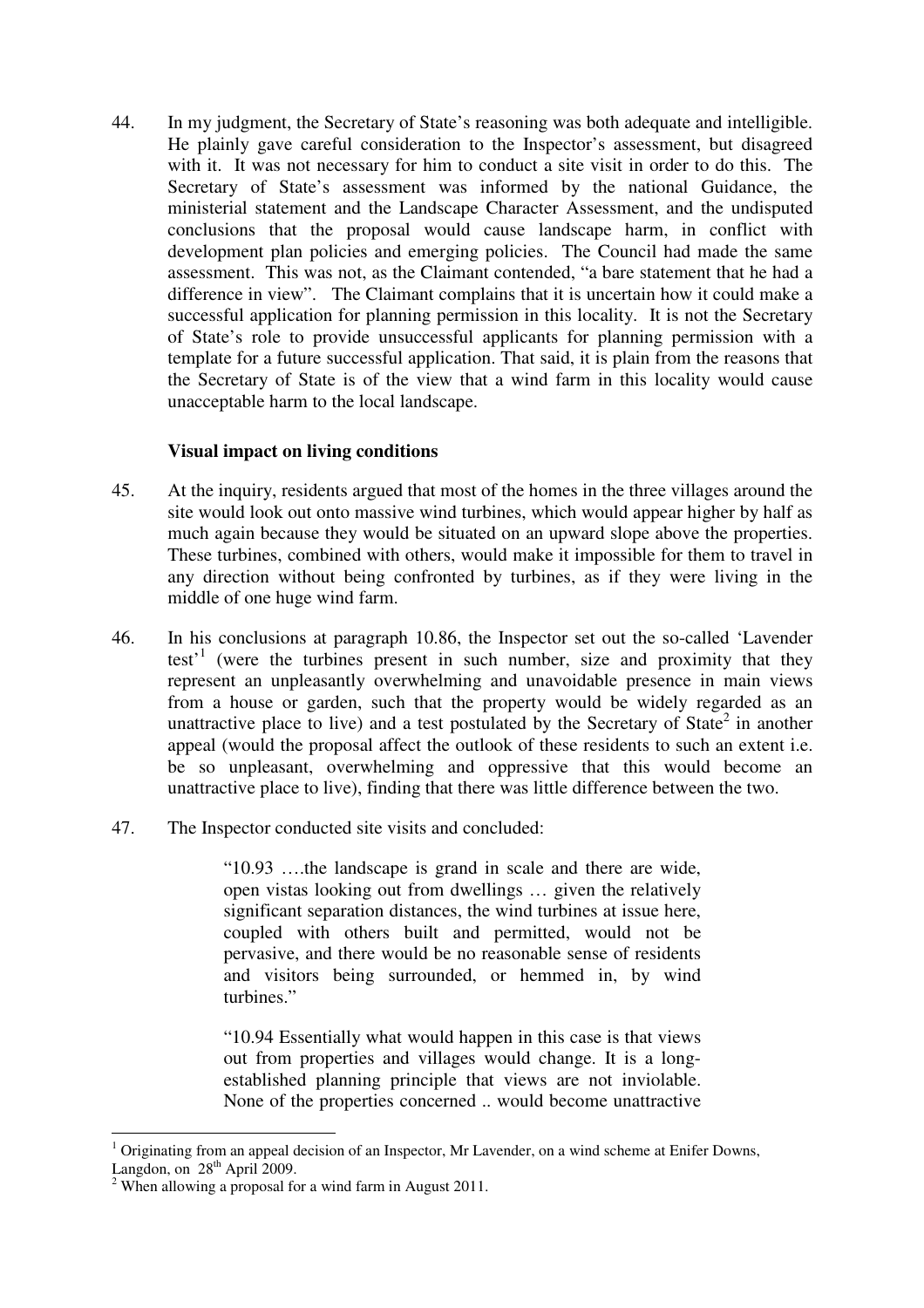or unsatisfactory places to live and there would be no significant impact on living conditions as a result of the visual impact of the proposal considered in isolation or in concert with other wind farms built or permitted."

- 48. The Claimant submitted that the Secretary of State failed to give proper, adequate or intelligible reasons for disagreeing with the Inspector's conclusions, and the Secretary of State's conclusion was irrational. Having agreed on the application of the 'Lavender test', it was confusing and inappropriate for him to refer to a concept of "potential deterioration". The Secretary of State's conclusions on cumulative impact were "opaque, confused and repetitious" and erroneously applied differing standards of harm and adverse impact. Unlike the Secretary of State, the Inspector conducted a site visit and heard 'live' evidence, and so the Secretary of State should have been slow to disagree with his assessment, and should have adopted the approach of an appellate court.
- 49. The Secretary of State's reasons were as follows:
	- i) After giving careful consideration to the Inspector's assessment of the impact on living conditions of local residents, he disagreed with the Inspector's reasoning and conclusions. He considered that more weight should be given to the potential deterioration in living conditions at these properties than the Inspector did in his report.
	- ii) Paragraph 007 of the Guidance stated that protecting local amenity was an important consideration which should be given proper weight in planning decisions.
	- iii) Although the turbines alone would not be uncomfortably close, overwhelming or oppressive, their location on raised land between 30 and 65 metres above ordnance datum meant that they will appear more prominent than if they were situated on flat land.
	- iv) The WMS and subsequent guidance stated that decisions should take into account the cumulative impact of wind turbines and properly reflect the increasing impact on local amenity as the number of turbines in the area increased.
	- v) The Secretary of State concluded that more weight should have been given to the harm caused to residential amenity because of the cumulative effect. Multiple wind farm sites would be visible from dwellings in the area. The Inspector's conclusions wrongly played down the cumulative effect of other wind farms in the vicinity. Having seen illustrations and predicted views of the wind farm, the Secretary of State's planning judgment was that the turbines would be pervasive and residents would reasonably feel surrounded or hemmed in by wind turbines. His judgment therefore differed from the Inspector's and accorded with the judgment of the Council.
- 50. I accept Mr Whale's submission that the Secretary of State's reasons for differing from the Inspector were proper, adequate and intelligible. The well-known dictum of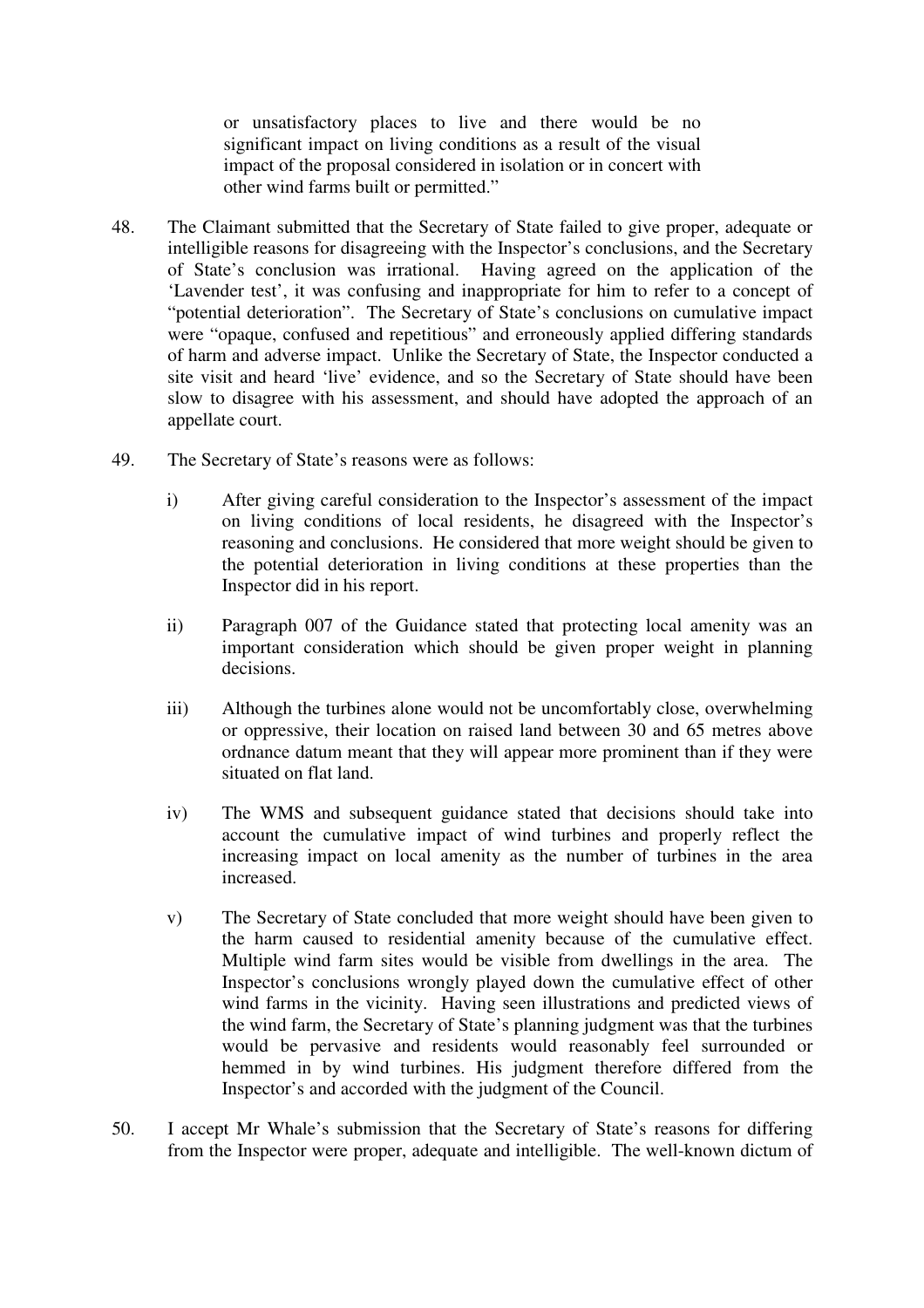Sir Thomas Bingham MR in *Clarke Homes v Secretary of State for the Environment* (1993) 66 P & CR 263, at 271 is particularly apt here:

"I hope I am not over-simplifying unduly by suggesting that the central issue in this case is whether the decision of the Secretary of State leaves room for genuine as opposed to forensic doubt as to what he has decided and why. This is an issue to be resolved as the parties agree on a straightforward down-to-earth reading of his decision letter without excessive legalism or exegetical sophistication."

- 51. In my view, the Claimant has made the error which the Master of the Rolls warned against in *Clarke*. The submission that the Secretary of State was postulating alternative tests is an unfair and excessively legalistic reading of the text. Expressions such as "potential deterioration" and "adverse impact" were simply different ways of expressing the harm caused. As Mr Whale rightly observes, the Lavender test is neither a legal test nor a policy which is binding on the Secretary of State; it is merely a convenient formulation adopted by another Inspector.
- 52. It was part of the residents' case at the Inquiry that the fact that the turbines were on higher ground than the dwellings meant that they would be much more intrusive. The Secretary of State agreed. He explained that the same number of turbines of the same size, and the same distance away from the dwellings would not be "uncomfortably close, overwhelming or oppressive" if they were at the same level as the dwellings, but situated on high ground over the dwellings, they would be prominent and thus reduce residential amenity. As this was an issue at the Inquiry, it should have been readily comprehensible to the Claimant that this was the distinction which the Secretary of State was making. In my view, it was neither contradictory nor irrational. It was a valid planning judgment.
- 53. The Secretary of State was also entitled to make a different planning judgment to that of the Inspector in relation to the cumulative effect of this proposal combined with other wind farms, actual and proposed, in the area. It is apparent that the Secretary of State accepted the evidence of the residents that the cumulative effect would mean that they could not travel in any direction without being confronted by turbines, as if they were living in the middle of one huge wind farm. His view was not contradictory, nor was it irrational.
- 54. For the reasons I have already explained, the submission that the Secretary of State should have adopted the cautious approach of an appellate court in not overturning a first instance judge who has had the advantage of conducting a site visit and hearing 'live' evidence, is misconceived. The Secretary of State is the primary decision-maker who is entitled to exercise his own planning judgment, departing from the opinion of an Inspector where he thinks it appropriate to do so. As Sullivan J. said in *Novalong*, the Minister is not usually expected to conduct a site visit where he recovers an appeal; illustrations, plans and photographs will suffice. In my view, the visualisations and predicted views available to the Secretary of State, combined with the evidence in the report, were sufficient to enable him to make an informed judgment.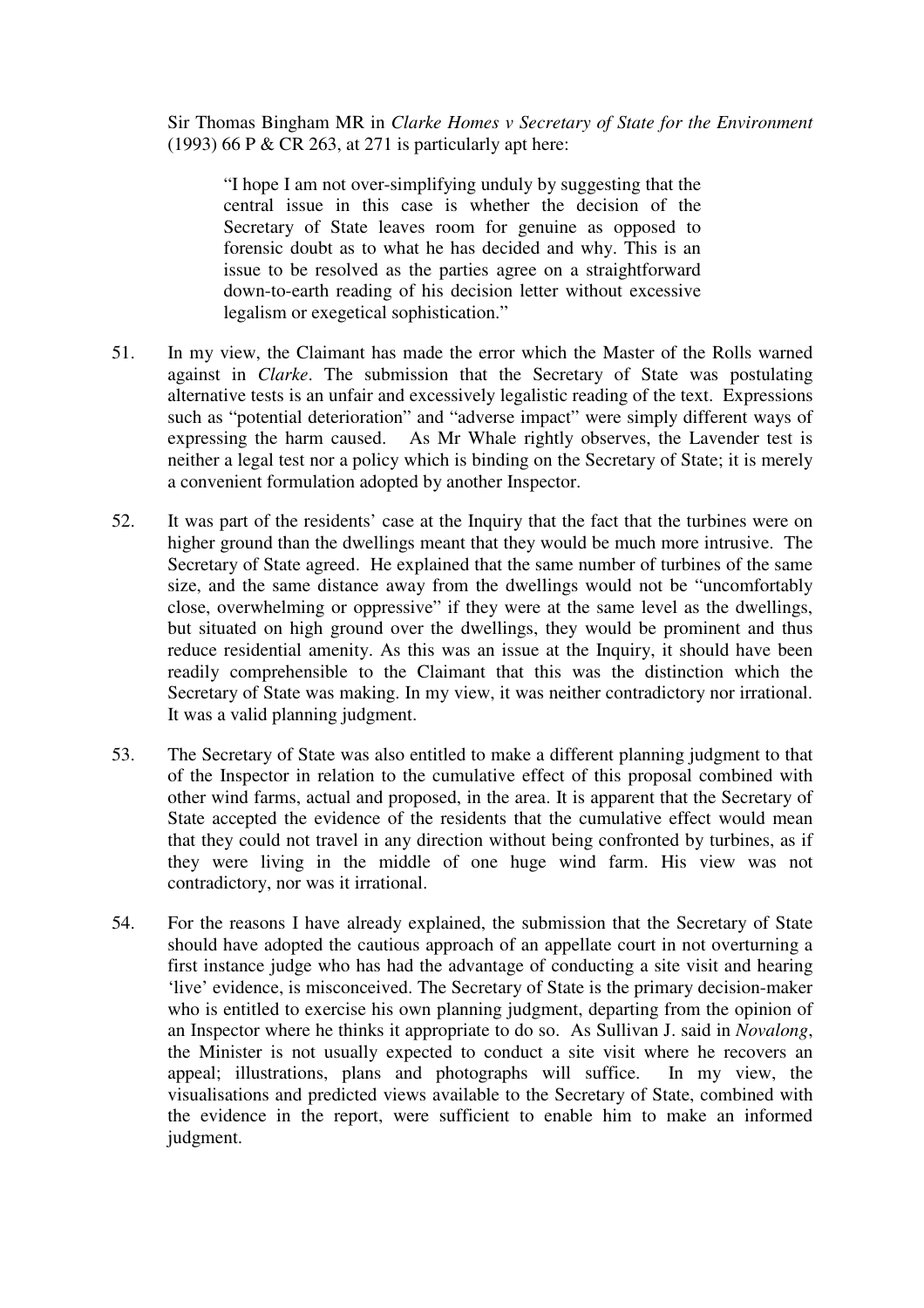55. Finally, I agree with Mr Whale that it is apparent from paragraphs 8, 21 and 25 of the Secretary of State's decision letter that he correctly applied paragraph 14 of the NPPF.

### **Heritage assets**

- 56. The proposed development was surrounded by a wide range of heritage assets, including Scheduled Ancient Monuments, listed buildings, conservation areas, archaeological monuments, hedgerows of historic importance, and Woldgate, believed to follow the course of a Roman road and a prehistoric ridgeway.
- 57. The Claimant submitted that the Secretary of State's reasons for differing from the Inspector's assessment of harm were inadequate and gave rise to a substantial doubt that he had misunderstood and misapplied the judgment of the Court of Appeal in *East Northamptonshire DC v Secretary of State for Communities and Local Government* [2014] 1 P&CR 22 on section 66(1) of the Planning (Listed Buildings and Conservation Areas) Act 1990 ("PLBCAA 1990").
- 58. Section 66(1) PLBCAA 1990 provides:

"(1) In considering whether to grant planning permission for development which affects a listed building or its setting, the local planning authority or, as the case may be, the Secretary of State shall have special regard to the desirability of preserving the building or its setting or any features of special architectural or historic interest which is possesses."

- 59. In his report, the Inspector concluded that the approach taken by the High Court in *East Northamptonshire DC v Secretary of State for Communities and Local Government* [2013] EWHC 473 (Admin), which quashed his decision in respect of a wind turbine proposal near Barnwell Manor, should not be followed.
- 60. By the time the Secretary of State made his decision, the Court of Appeal had upheld the approach taken in the High Court [2014] EWCA Civ 137; [2014] 1 P&CR 22, 387). Sullivan LJ held that the term "preserving" in section 66(1) meant doing no harm, applying Lord Bridge's analysis in *South Lakeland District Council v Secretary of State for the Environment* [1992] 2 AC 141, at 150. Parliament's intention was that decision-makers should give "considerable importance and weight" to the "desirability of preserving or enhancing the character or appearance" of the listed building and its setting when carrying out the balancing exercise. It was not open to decision-makers to afford this consideration less weight than this, in the exercise of their own planning judgment.
- 61. The Court of Appeal held that the same reasoning applied to section 72(1) PLBCAA 1990 which provides:

"In the exercise, with respect to any building or other land in a conservation area, of any function under [the planning Acts], special attention shall be paid to the desirability of preserving or enhancing the character or appearance of that area."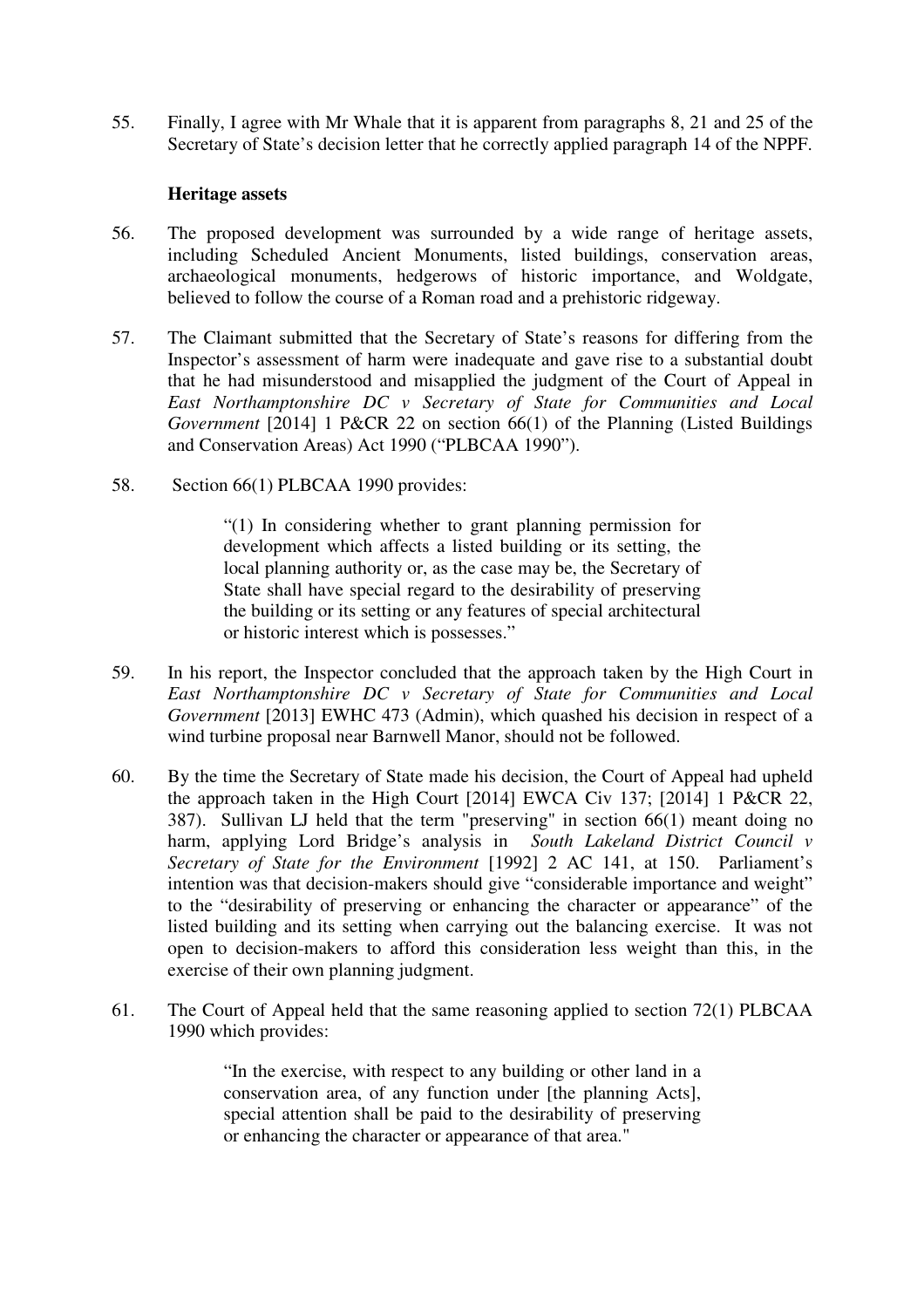- 62. The Secretary of State correctly noted that the Inspector's approach to the duties under the PLBCAA 1990 was not in accordance with the *East Northamptonshire*  judgment. The flaw in the Inspector's approach meant that the Secretary of State could not rely upon the Inspector's conclusions in that respect.
- 63. The Claimant submitted that the Secretary of State's inadequate reasoning on the issue of harm indicated that he had misunderstood that there was a distinction between (1) the assessment of the level of harm, upon which there was no proper basis for him to disagree with the Inspector and (2) the weighing of the harm in the planning balance, which was determined by the PLBCAA 1990, as the Court of Appeal found in *East Northamptonshire*.
- 64. In my judgment, these criticisms are based on an unfair and overly forensic analysis of the decision letter.
- 65. The Inspector found, at paragraphs 10.69 10.74:
	- i) Visibility of the wind farm and in juxtaposition with the Burton Agnes Hall asset meant that there would be an impact on the settings of the individual assets within, and on the contribution those settings make to significance.
	- ii) The wind turbines would be a distracting, modern, discordant presence in views of the Hall from the south and east, competing for the viewer's attention on the very important axial approach through the Gatehouse towards the Hall.
	- iii) The visual presence of the wind turbines in views out from the east facing windows would have a similar impact on an appreciation of the interior of the hall.
	- iv) The prominent presence of the wind turbines in views out from the ha –ha and from the woodland walk would detract from the existing relationship between the asset and its rural surroundings.
	- v) As a consequence of the above, the impact on the settings of the individual assets within the Burton Hall asset, and on the contribution these settings made to significance of the individual assets, would be harmful and would compound the harmful impacts already occasioned, for much the same reasons, by the operational wind farm at Lissett, and those permitted at Fraisthorpe and Carnaby.
- 66. It is clear from the decision letter that the Secretary of State disagreed with the Inspector's assessment that the harm caused to the setting of heritage assets, particularly Burton Agnes Hall, was 'limited', as the Inspector found in paragraph 10.108 of his report. The Secretary of State considered that the harm would be greater than limited, on the Inspector's own findings, as summarised above. In particular, because the turbines would be visible from the Hall and its gardens, as a "distracting, modern, discordant presence".
- 67. The Secretary of State then went on to give effect to the PLBCAA 1990 duties, as explained by the Court of Appeal, to give considerable importance and weight to the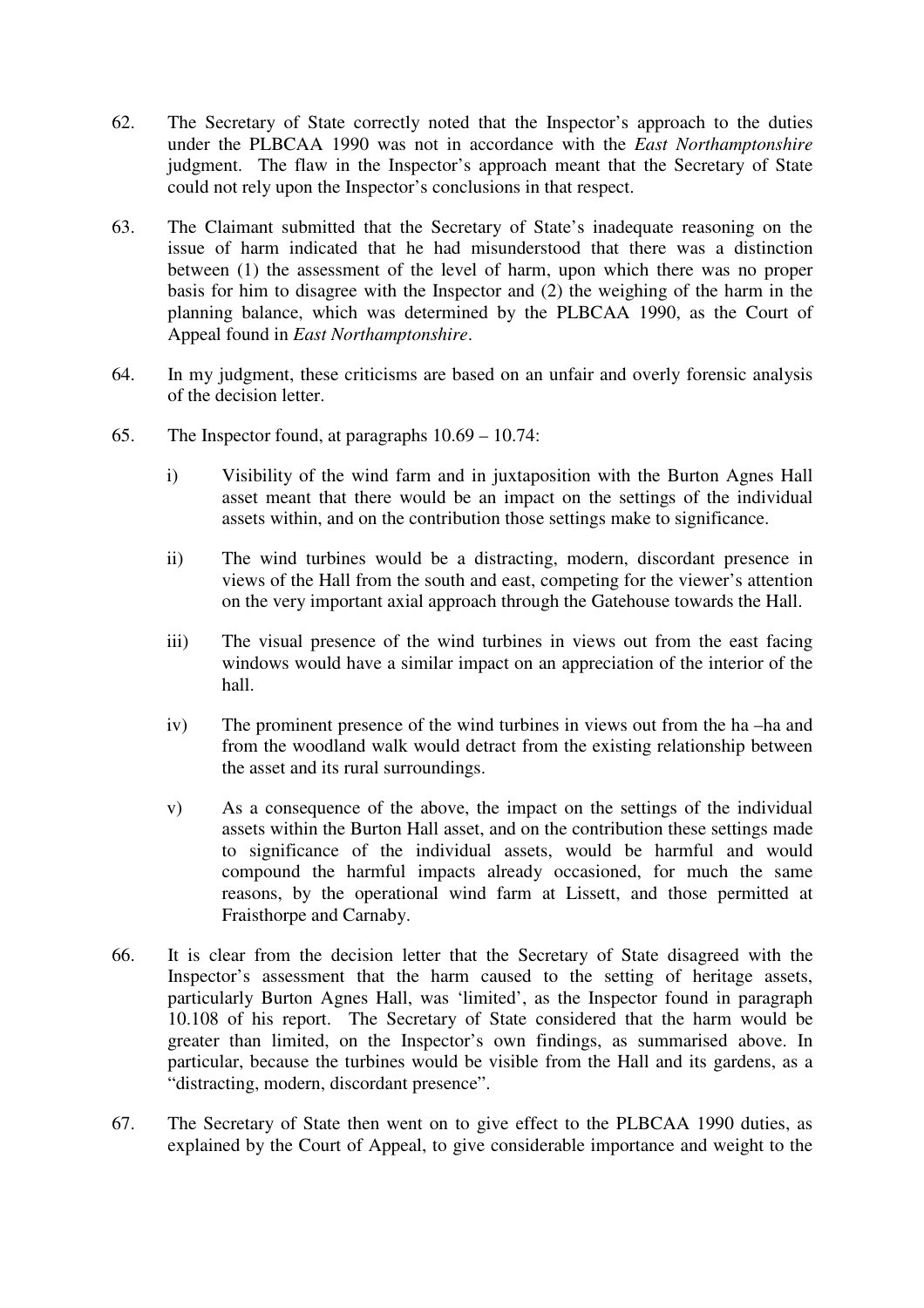desirability of preserving (i.e. doing no harm to) the listed buildings and conservation areas when conducting the balancing exercise.

- 68. On a fair reading of the decision, I do not consider that the Secretary of State confused the assessment of harm with the balancing exercise.
- 69. In my judgment, the Secretary of State was entitled, in the exercise of his planning judgment, to differ from the Inspector in the assessment of the harm to the setting of the heritage assets which would be caused by the proposed wind farm. He stated that he gave careful consideration to the Inspector's views, as well as the evidence and Guidance, and the decision letter confirms that he did so.
- 70. The reasoning was adequate and does not disclose any error of law.

### **Tourism**

71. In paragraph 10.101 of his report, the Inspector said:

"Issues have been raised by local residents, but not, importantly, the Council, about the impact of the proposal on tourism. The area is clearly very attractive to visitors and there are lots of opportunities for recreation and other activities. Tourism is clearly a very important facet of the local economy. Nevertheless, as my colleague found in dealing with the appeal relating to the wind farm at Fraisthorpe, and in the appellant's evidence, there is no good evidence to suggest that the number of visitors to the area will be adversely affected by this proposal. Neither is there any good evidence that visitor numbers in other areas of the UK attractive to tourists have been adversely affected by the presence of wind farms."

72. The Secretary of State, in his decision letter, said that:

"… he does not agree with the Inspector's conclusions regarding tourism because the Inspector has not considered the cumulative impact on tourism of the current scheme, along with the permitted wind farms at Fraisthorpe and Carnaby, and the operational wind farm at Lissett. Therefore, in view of the potential impacts of the proposal, the Secretary of State has given some weight to the proposal for adverse effects on tourism that needs to be considered in the balance."

- 73. The Claimant submitted that it was unclear whether the phrase "potential impacts" in the decision letter meant that the Secretary of State had found some likelihood that visitor numbers would be affected by the proposal, in which case he had made a finding without evidence, or had adopted "potential impacts" as a category of harm in its own right, which was a vague and incomprehensible criterion.
- 74. This submission echoed the Claimant's submission in relation to the phrase "potential deterioration in living conditions". In my judgment, it was an unfair and excessively legalistic reading of the decision letter. The Secretary of State was not applying a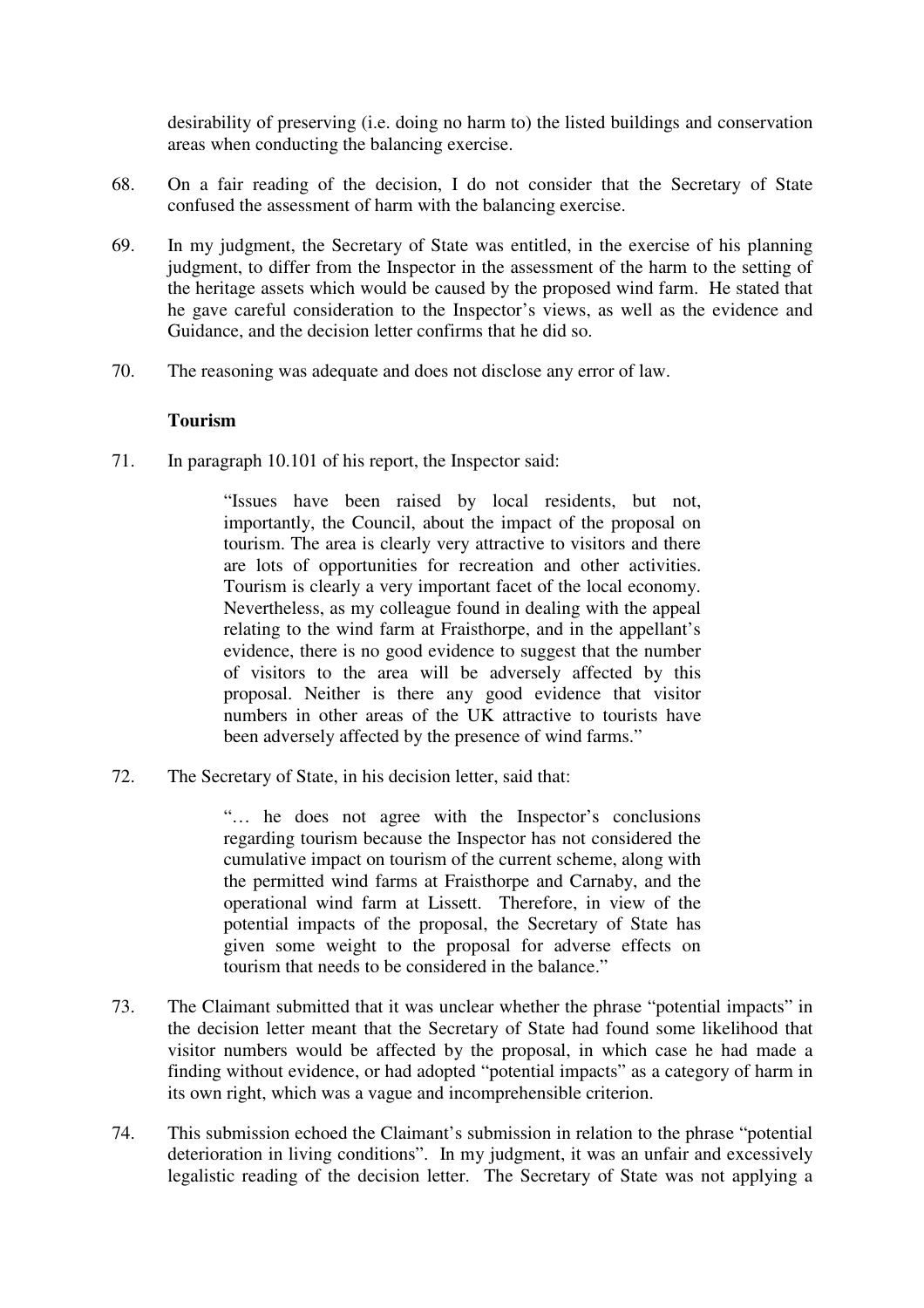new test or criterion when he used the phrase "potential impacts", he was merely adopting a turn of phrase to summarise his conclusions.

- 75. The Inspector, in his assessment of the evidence, had concluded that the proposal would not have an adverse effect on tourism. Although he referred to the wind farm at Fraisthorpe, he did so in order to demonstrate that a fellow Inspector had found that there was no evidence of an adverse effect on visitor numbers, not as part of a consideration of the cumulative effect of multiple wind farms.
- 76. In my judgment, the Secretary of State was entitled to make a different judgment about the impact on tourism (which, of course, includes the quality of the visitor experience and the length of time visitors spend in the area, as well as a head-count of visitors). There was sufficient evidence to enable him to do so, both summarised in the report and also set out in written and oral evidence submitted to the Inspector.
- 77. The Inspector acknowledged that there were many visitors to the area and tourism was an important facet of the local economy. He reported that JD, a parish councillor, expressed concerns among residents about tourism. Also, KD, a resident, expressed opposition to the proposal principally on the basis of the local impact on tourism and, as a result, the local economy. The Inspector referred to a 'transcript' of their evidence and their 'closing statement' which would have been available to the Secretary of State, but not to this court. Both these individuals came from Carnaby, the site of a planned wind farm. I do not know whether or not their evidence included any express reference to cumulative impact in the context of tourism.
- 78. In his summary of the evidence of the local residents, the Inspector said:

*"Residential amenity* 

6.10 … given the wind farms built and consented locally, what it boils down to is that residents of Burton Agnes, Thornholme and Haisthorpe will find it impossible to travel in any direction from their houses without being confronted by massive wind turbines. It will be like living in the middle of one huge wind farm…."

# *Recreational and Heritage Matters*

……

6.14 The appeal site is close to many amenities which are wellused and highly valued by local people and tourists alike: the Hockney Trail, the Scenic Motor Route and walking and cycling routes advertised by the Council under the 'big skies' banner. These would all be significantly damaged by the proposal.

# *Cumulative Impact*

6.15 The cumulative impact of this wind farm along with others built, consented and in the planning process, would be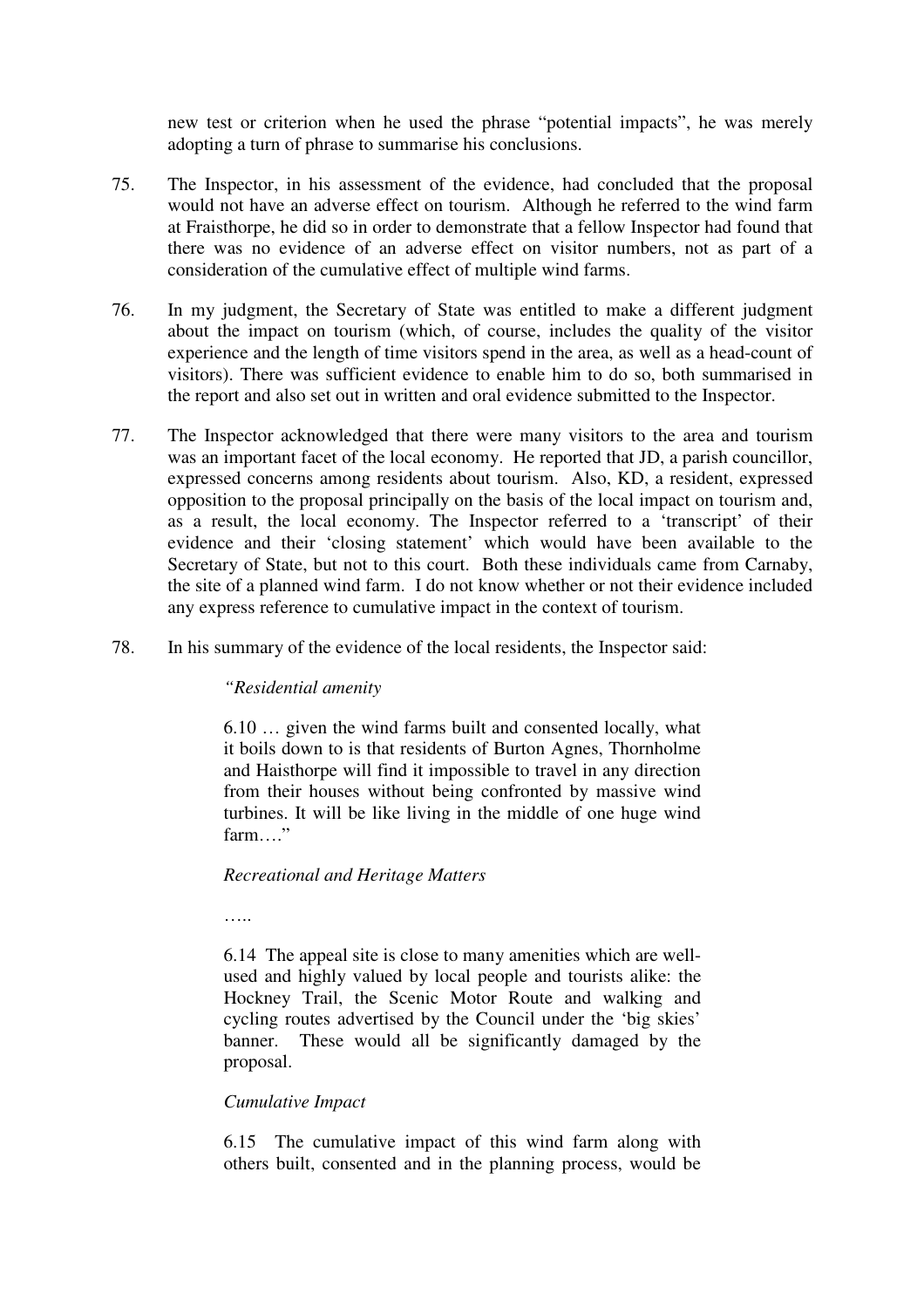adverse and overpowering. The wind farms are completely out of scale and overwhelm local villages and their amenities."

79. Among the reasons why the Council refused planning permission was that:

"2. The proposal would be visually dominant, detrimental to the landscape quality, visual amenity and rural character of the area. Sensitive receptors are present in the area as the vicinity of the site is used as a popular walking route and by motorists en route to nearby resorts and villages, and visitors to Burton Agnes Hall…."

"3. … The site lies only 1.5 km from Burton Agnes Hall complex which contains a nationally significant group of Grade 1 Listed buildings which are open to the public…..The overall impact on the setting of the complex would be harmful due to the dynamic views by visitors moving through the historic property…"

80. There was a considerable body of evidence about the visitor experience to the heritage assets in the village of Burton Agnes, which I have referred to under the heading 'Heritage assets' above. In addition, the Inspector summarised the Council's evidence as follows:

> "5.26 There is little to be added in terms of cumulative landscape effects and considerable agreement about the extent of significant visual effects for the proposal itself and in conjunction with other schemes. It is useful to consider the Council's evidence in relation to the acceptance by the appellant that wherever there would be a clear view of the proposal by a high-sensitivity receptor within 7.5 kilometres of it, significant adverse effects would occur…

> 5.27 In assessing visual effects, it is also important to note the prominent role that Burton Agnes Hall and the adjoining settlement play in the local recreational route network.

> 5.28 There are five routes for a combination of pedestrians, cyclists, equestrians and motorists passing through Burton Agnes and in some cases, the appeal site. The site of the proposal is not some quiet backwater but a focus of activity for local people and visitors. The wind turbines would be an important element of the experience of a visitor to Burton Agnes itself, but also on the way to and from the settlement."

81. Although the report addressed both tourism and cumulative effects, it did not expressly consider them together. However, I consider that the Secretary of State was entitled to look at the evidence as a whole and draw the reasonable inference that the cumulative visual impact of the wind farms across the Wolds would affect visitors to the region, just as it did residents.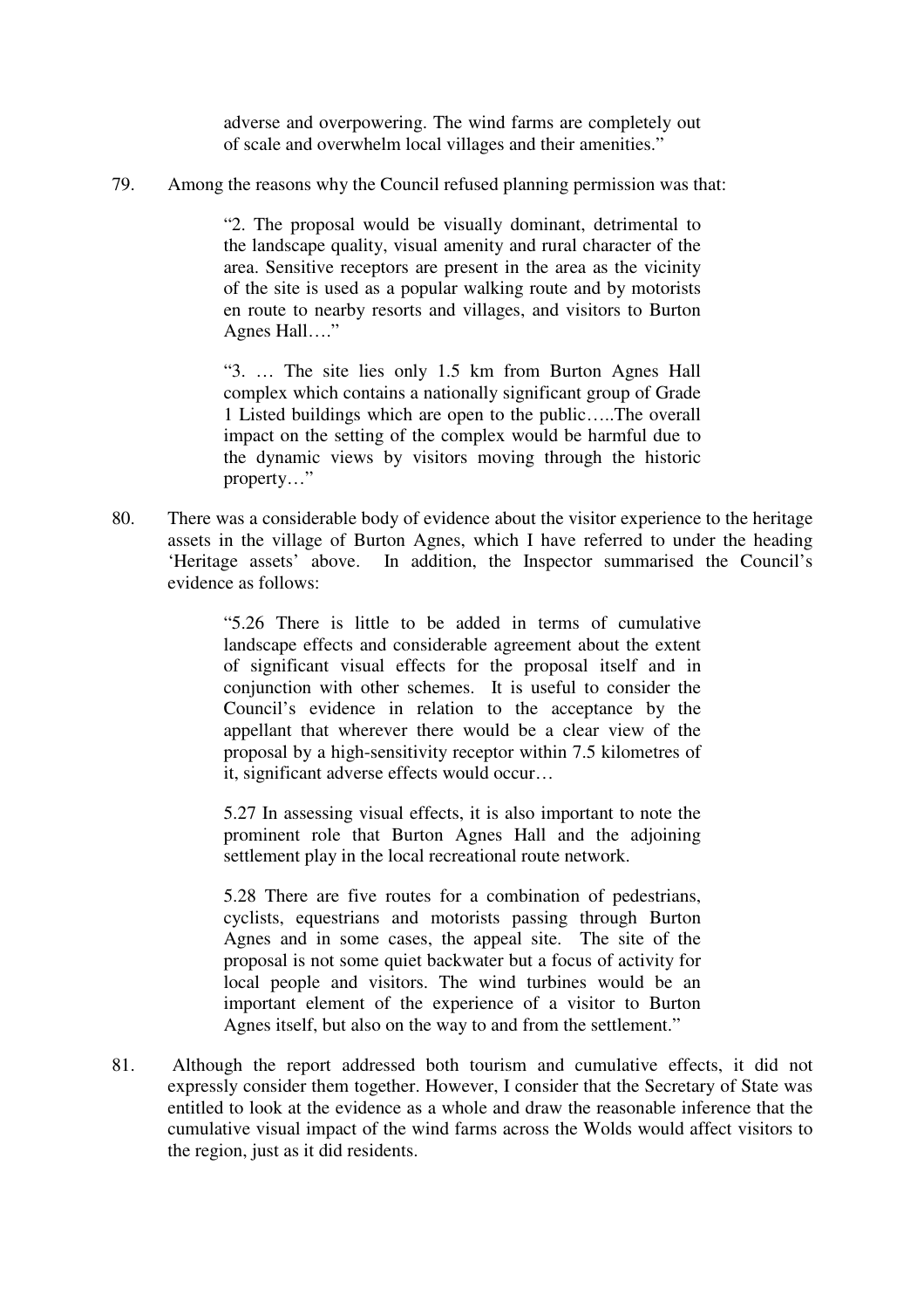- 82. Overall, he made a planning judgment that "some weight to the potential for adverse effects on tourism" ought to be considered in the balance. I do not consider that he erred in law in doing so. Read in the context of the report as a whole, his reasons were proper, adequate and intelligible.
- 83. I do not consider that the Secretary of State was "taking into consideration any new evidence or new matter of fact" which required him to give all parties an opportunity to make further representations under Rule 17(5) of the 2000 Rules. It is apparent from the evidence that the cumulative effect of a number of wind farms in the area was a significant issue at the inquiry and all parties had an opportunity to give evidence about it and comment upon it.

### **Overall conclusion**

- 84. The Claimant submitted that, in conducting the balancing exercise and reaching his overall conclusion, the Secretary of State failed to identify any respect in which the Inspector had overstated the renewable energy benefits of the scheme and he failed to correctly apply, and weigh in the balance his own policies in favour of renewable energy.
- 85. In paragraph 25 of the decision letter, the Secretary of State said:

"The Secretary of State agrees with the Inspector that the main consideration is whether any adverse impacts of granting permission would significantly and demonstrably outweigh the benefits, when assessed against the policies taken in the Framework taken as a whole. He considers it to be a matter of judgment and disagrees with the Inspector that the harmful impacts of the appeal scheme would be far outweighed by the benefits. He considers that the Inspector placed too much weight on the benefits and not enough weight on the harm that would be caused. Taking into account paragraph 98 of the Framework, the Secretary of State considers that the impacts of the proposal are such that no condition imposed could make them acceptable. Taken together, he considers that the harm significantly and demonstrably outweighs the benefits when assessed against the policies in the Framework. "

- 86. The sole basis for the Claimant's challenge is the sentence which begins "the Inspector placed too much weight on the benefits". Mr Whale conceded that this sentence was not well-expressed and pointed out that the test was correctly expressed in the final sentence which stated that the Secretary of State considered the harm significantly and demonstrably outweighed the benefits of the proposal. It was plain that the Secretary of State was not disagreeing with the Inspector's assessment of benefits as he had previously said in paragraph 24 that he agreed with the Inspector that the proposals would bring "significant benefits".
- 87. I accept Mr Whale's submission that the Claimant's reading of the letter was unduly pedantic. Adopting the guidance in *Clarke*, on a straightforward down-to-earth reading of the decision letter, there could be no genuine, as opposed to forensic doubt,